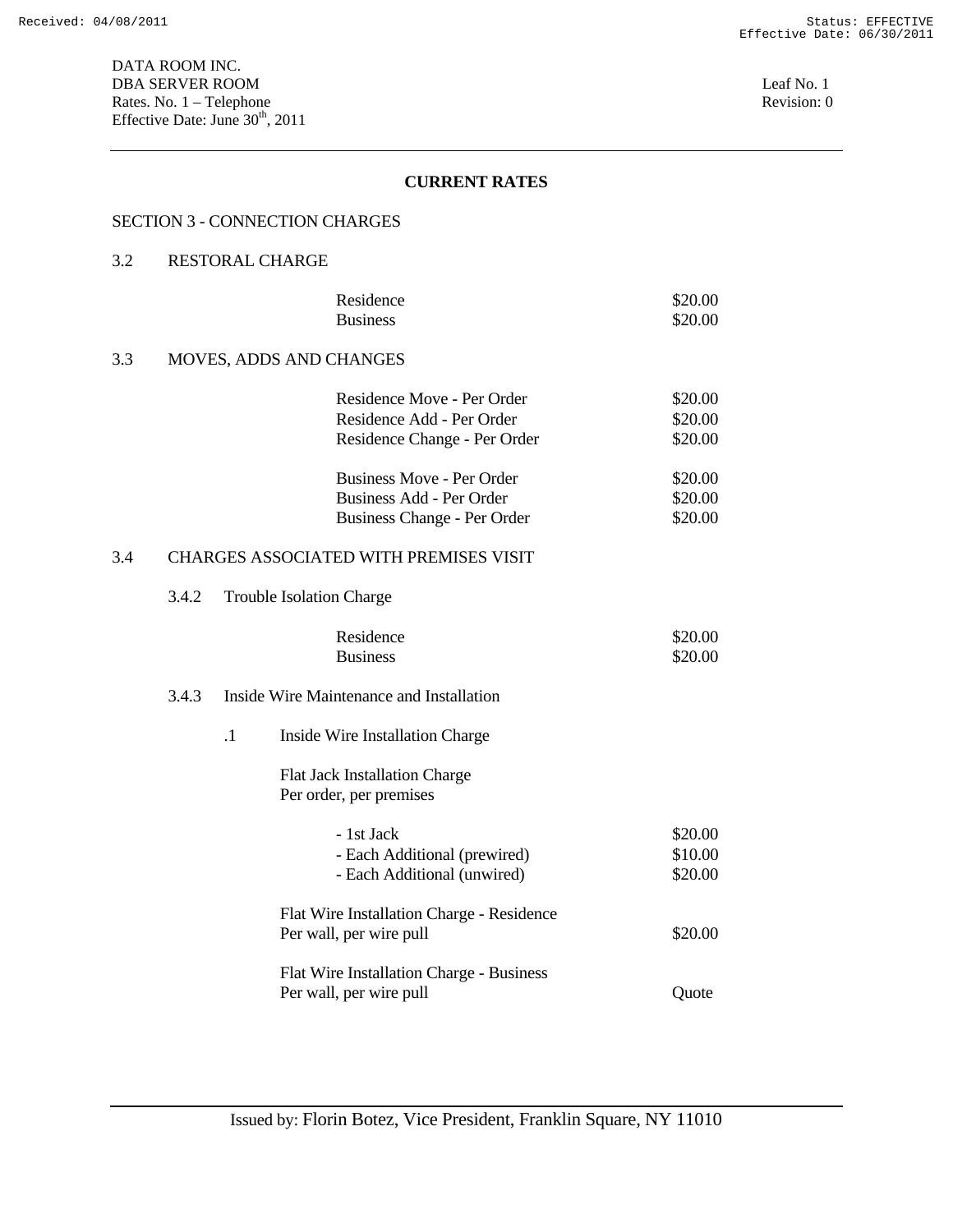DATA ROOM INC. DBA SERVER ROOM Leaf No. 2 Rates. No. 1 – Telephone Revision: 0 Effective Date: June  $30<sup>th</sup>$ , 2011

## **CURRENT RATES**

#### SECTION 3 - CONNECTION CHARGES (cont'd)

#### 3.4 CHARGES ASSOCIATED WITH PREMISES VISIT (cont'd)

.2 Flat Inside Wire Maintenance Charge

|    | Residence, Per Premises Visit<br>Business, Per Premises Visit        | \$50.00<br>\$50.00 |
|----|----------------------------------------------------------------------|--------------------|
| .3 | Monthly Inside Wire Maintenance Option                               |                    |
|    | Inside Wire Monthly<br>Maintenance Option<br>(per residence account) | \$6.00             |
|    |                                                                      |                    |

# 3.5 PRIMARY INTEREXCHANGE CARRIER CHANGE CHARGE \$5.00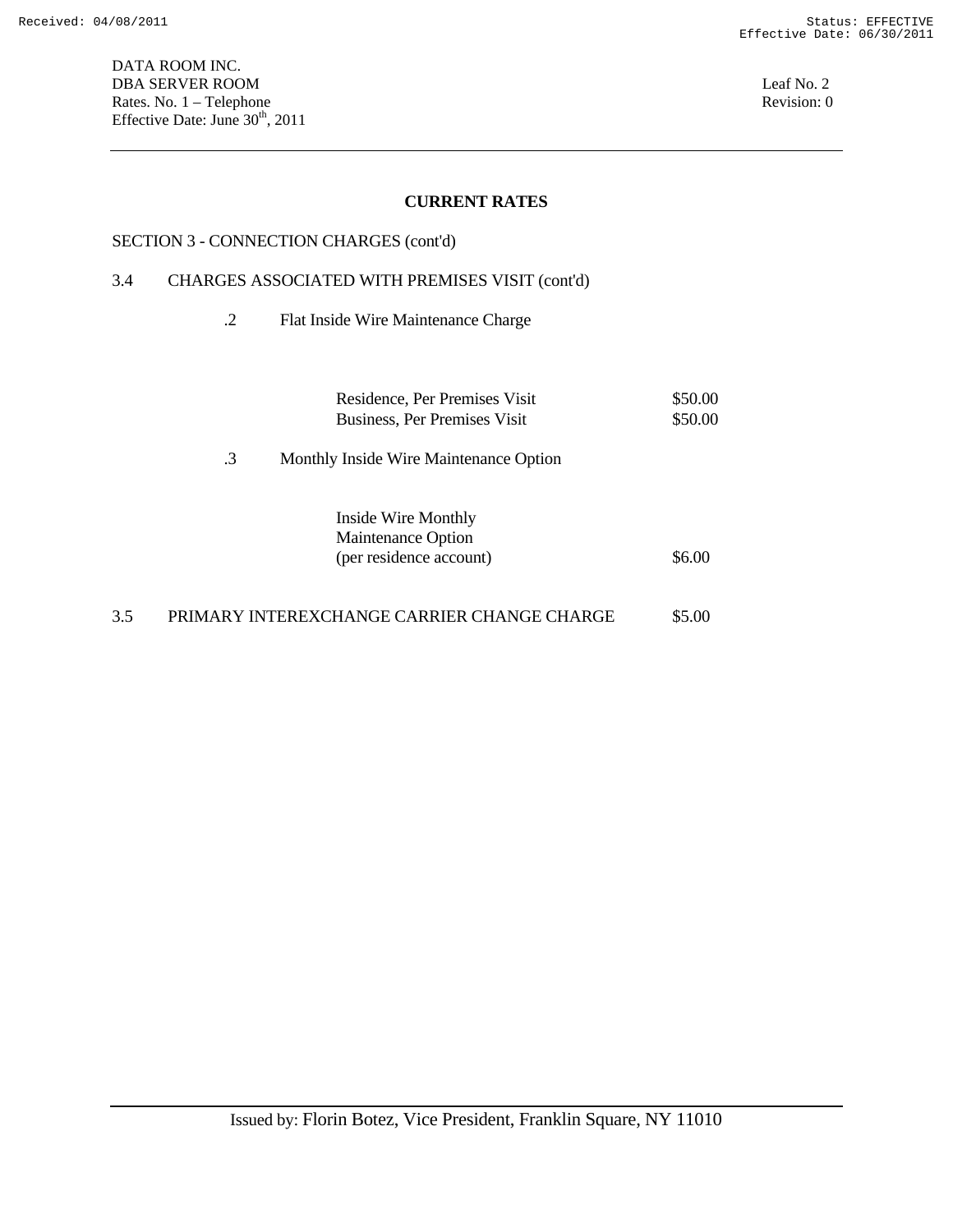DATA ROOM INC. DBA SERVER ROOM Leaf No. 3 Rates. No. 1 – Telephone Revision: 0 Effective Date: June  $30<sup>th</sup>$ , 2011

## **CURRENT RATES**

# Section 4 - INTRALATA TOLL USAGE AND MILEAGE CHARGES

#### 4.5 CALL CHARGES

| Mileage  | Peak                |                              | Off-Peak        |                              |
|----------|---------------------|------------------------------|-----------------|------------------------------|
|          | <b>First Minute</b> | Each<br>Additional<br>Minute | First<br>Minute | Each<br>Additional<br>Minute |
| $-8$     | \$0.10              | \$0.06                       | \$0.05          | \$0.06                       |
| $9 - 13$ | \$0.20              | \$0.10                       | \$0.15          | \$0.10                       |
| over 13  | \$0.25              | \$0.15                       | \$0.20          | \$0.15                       |

#### 4.5.2 Per Call Service Charges

| <b>Customer Dialed Calling Card</b> | \$0.30 |
|-------------------------------------|--------|
| Person to Person                    | \$1.95 |
| 3rd Number Billed                   | \$0.80 |
| All other Operator Assistance       | \$0.65 |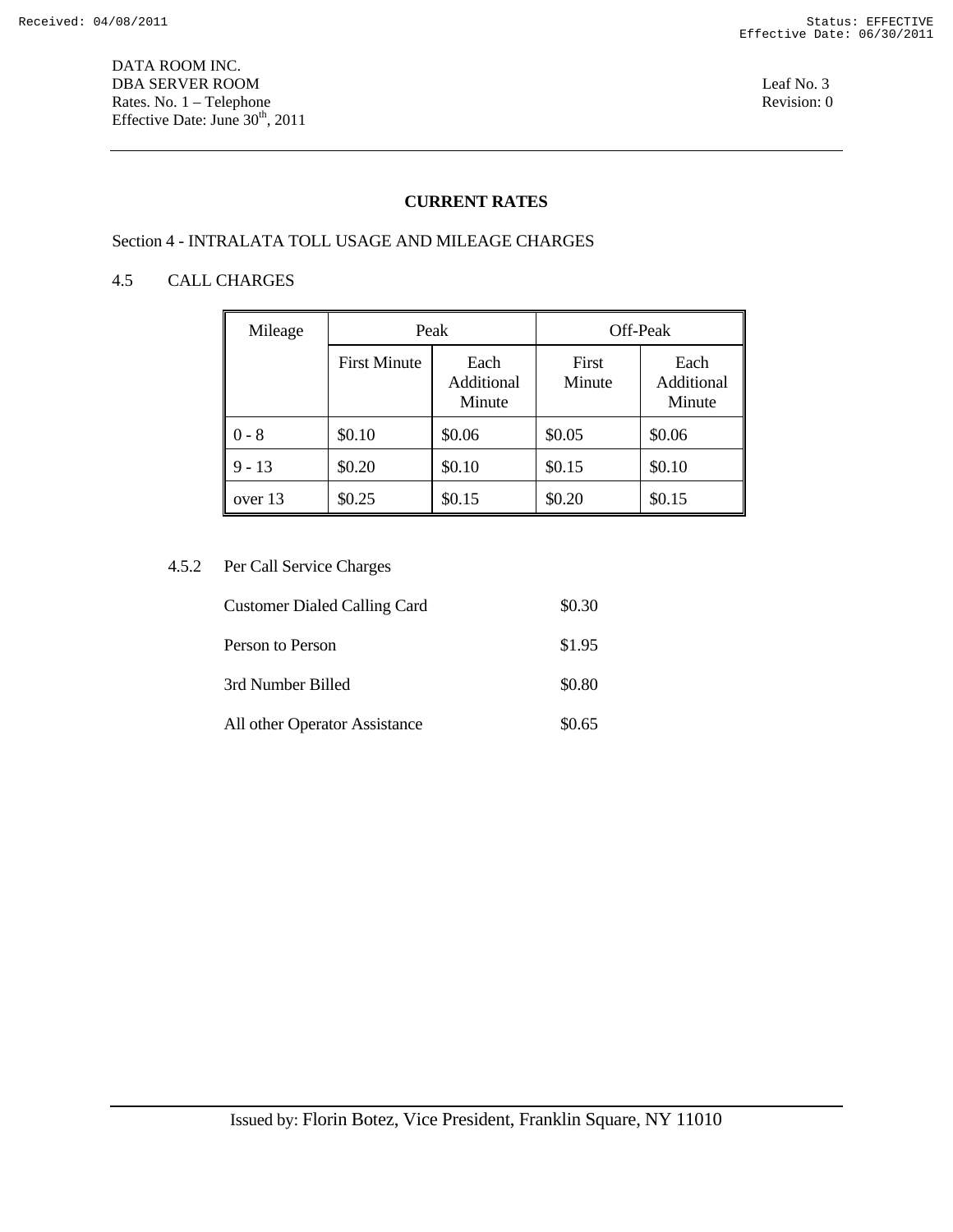#### Section 5 - SUPPLEMENTAL SERVICES

#### 5.1 CUSTOM CALLING SERVICE

.1 Monthly Rates

 Current rates for this service are located in the Rate Schedules for Section 6, Residential Network Switched Service, and Section 7, Business Network Switched Service.

.2 Connection Charges \$10.00

#### 5.2 CLASS SERVICES

.1 Monthly Rates

 Current rates for this service are located in the Rate Schedules for Section 6, Residential Network Switched Service, and Section 7, Business Network Switched Service.

.2 Connection Charges \$10.00

#### 5.3 CENTREX SERVICE FEATURES

.1 Monthly Rates

 Current rates for this service are located in the Rate Schedules for Section 6, Residential Network Switched Service, and Section 7, Business Network Switched Service.

- .2 Connection Charges \$10.00
- 5.5 BUSY VERIFICATION AND INTERRUPT SERVICE

| Verification Charge, each request | \$1.00 |
|-----------------------------------|--------|
| Interrupt Charge, each request    | \$1.25 |
|                                   |        |

5.6 TRAP CIRCUIT SERVICE

Per request \$5.00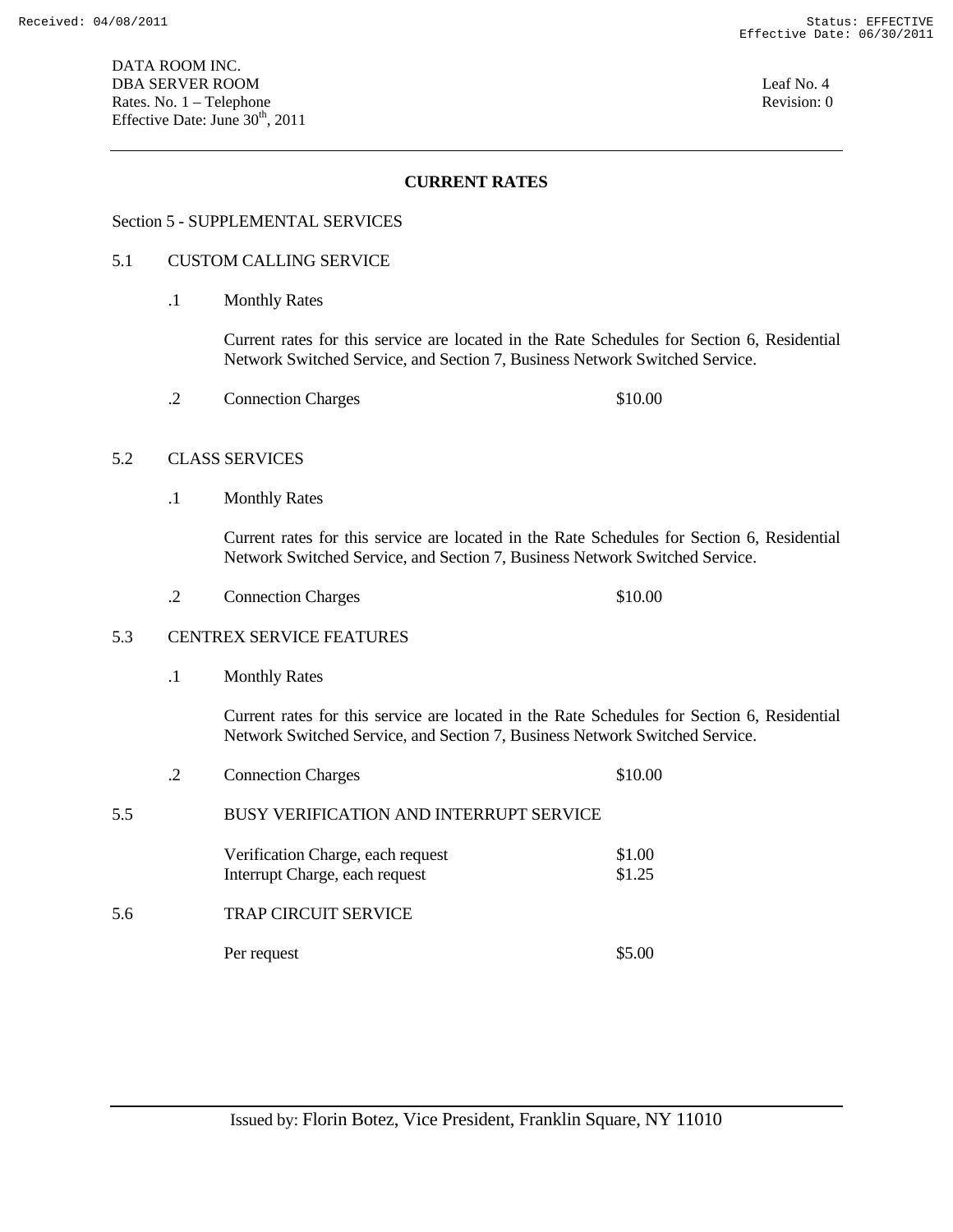#### Section 5 - SUPPLEMENTAL SERVICES (cont'd)

#### 5.7 DIRECTORY ASSISTANCE SERVICE

Per query \$0.50

#### 5.8 LOCAL OPERATOR SERVICE

Local Operator Assistance, per call: \$0.75

#### 5.9 STAND ALONE VOICE MAIL SERVICE

Per Individual Mail Address (up to 100 Mail Addresses):

|                           | Residence | <b>Business</b> |
|---------------------------|-----------|-----------------|
| Nonrecurring Charge       | \$10      | \$10            |
| <b>Recurring Charges:</b> |           |                 |
| - Month to Month          | \$5       | \$12            |
| - Twelve Months           | \$50      | \$120           |

Over 100 Mail Addresses: individual case basis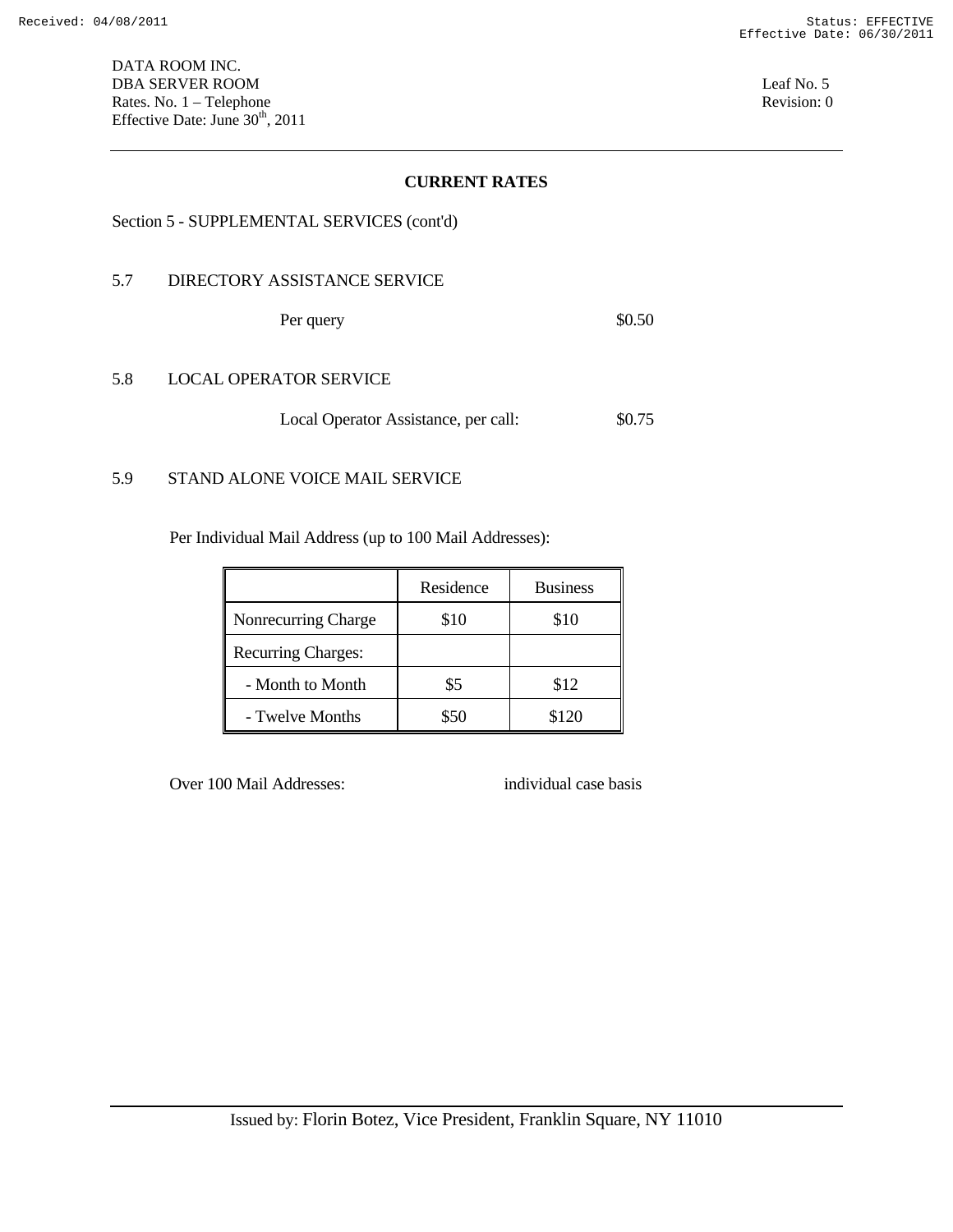#### Section 5 - SUPPLEMENTAL SERVICES (cont'd)

## 5.10 BLOCKING SERVICE

|                                       | Nonrecurring Charge    |
|---------------------------------------|------------------------|
| 900 and 700 Blocking                  |                        |
| - Residential                         | \$0.00                 |
| - Business (up to 200 lines)          | \$10.00                |
| 900, 971, 974, and 700 Blocking       |                        |
| - Residential                         | \$0.00                 |
| - Business (up to 200 lines)          | \$10.00                |
|                                       |                        |
| Third Number Billed and               | <b>Monthly Charges</b> |
| <b>Collect Call Restriction</b>       |                        |
| - Residential                         | \$5.00                 |
| - Business (up to 200 lines)          | \$5.00                 |
| <b>Toll Restriction</b>               |                        |
| - Residential                         | \$5.00                 |
| - Business (up to 200 lines)          | \$5.00                 |
| <b>Toll Restriction Plus</b>          |                        |
| - Residential                         | \$5.00                 |
| - Business (up to 200 lines)          | \$5.00                 |
| <b>Direct Inward Dialing Blocking</b> |                        |
| (Third Party and Collect Call)        |                        |
| - Initial Activation                  | \$25.00                |
| - Subsequent Activation<br>(per line) | \$20.00                |

- .2 Pricing for Blocking Service for a business customer with more than 200 lines will be based on the costs incurred by Company to provide the service.
- .3 Connection charges apply as specified in Section 3 of this tariff.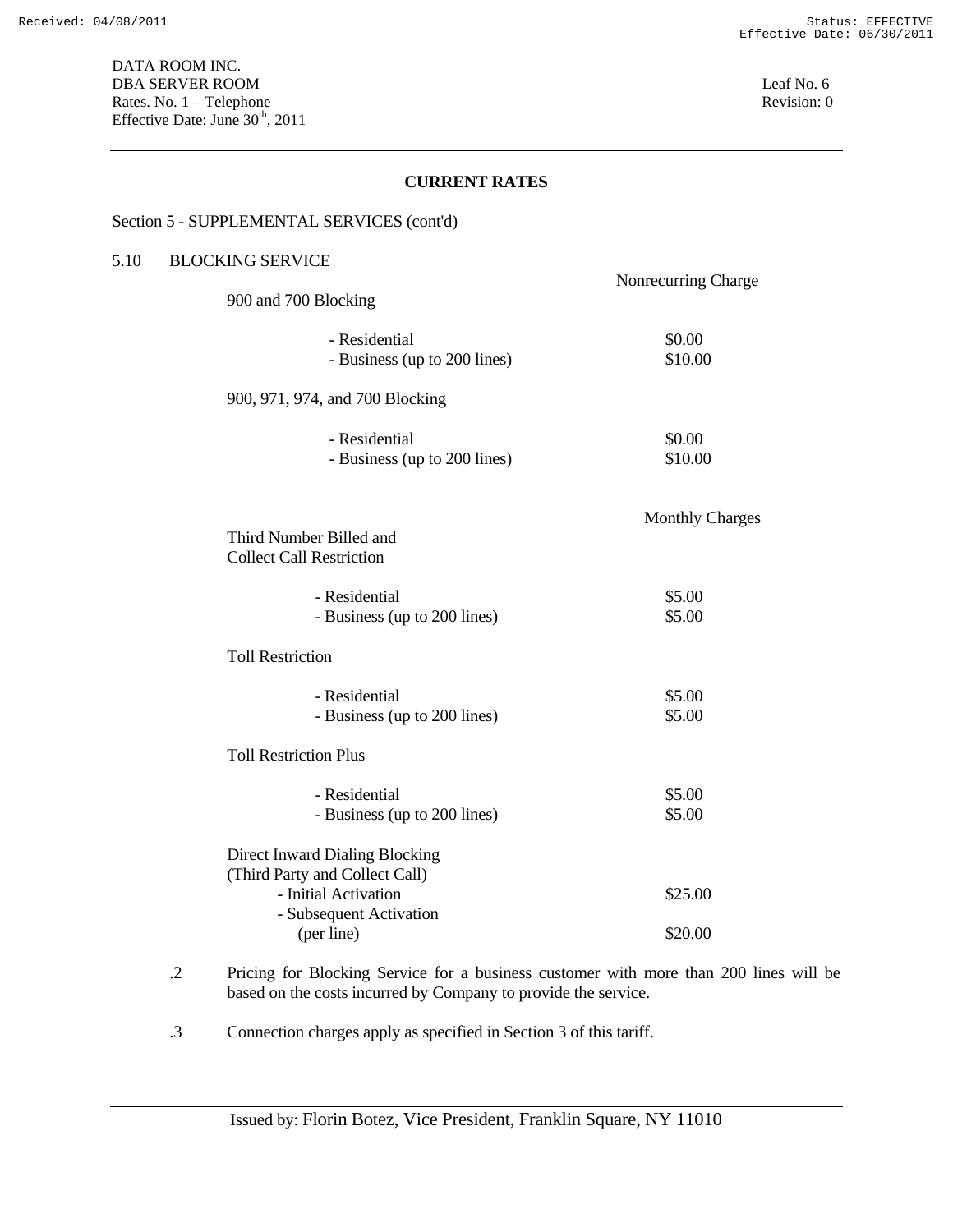DATA ROOM INC. DBA SERVER ROOM Leaf No. 7 Rates. No. 1 – Telephone Revision: 0 Effective Date: June  $30<sup>th</sup>$ , 2011

## **CURRENT RATES**

# Section 5 - SUPPLEMENTAL SERVICES (cont'd)

#### 5.11 CUSTOMIZED NUMBER SERVICE

Set-up Charges

| \$25.00 |
|---------|
|         |

Business Customer \$50.00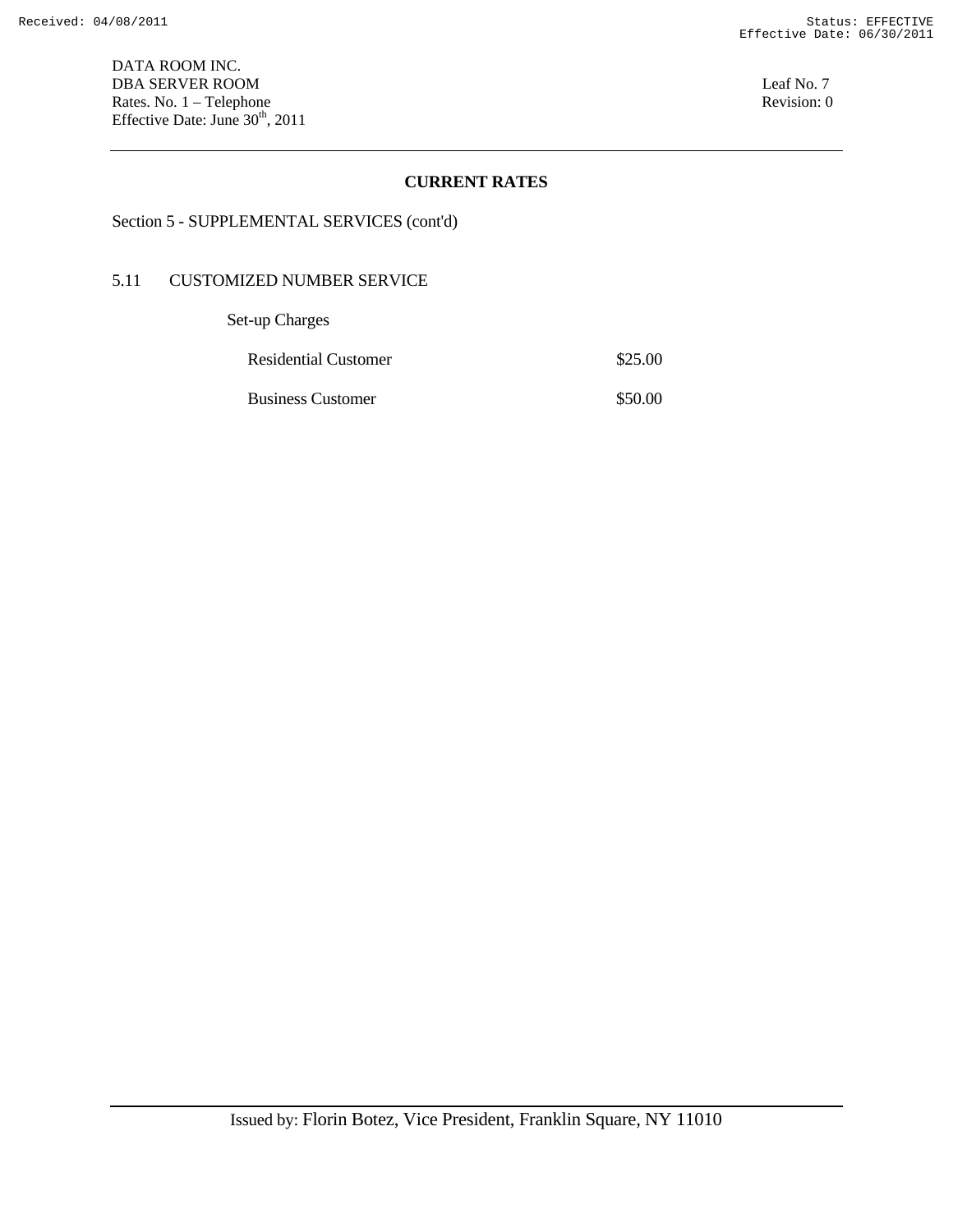# Section 6 - RESIDENTIAL NETWORK SWITCHED SERVICES

#### 6.2.1 Flat Rate Service

| Nonrecurring Connection Charge:      | \$25.00 |
|--------------------------------------|---------|
| <b>Monthly Recurring Charges:</b>    |         |
| - Each Service Line                  | \$12.50 |
| - Voice Mail Option, per line        | \$10.00 |
| <b>Custom Calling Features</b>       |         |
| (per line, per month)                |         |
| - Three Way Calling/Call Hold        | \$6.00  |
| - Call Forwarding                    | \$6.00  |
| - Call Waiting/Cancel Call Waiting   | \$6.00  |
| - Distinctive Ringing                |         |
| 1st Additional Number                | \$6.00  |
| 2nd Additional Number                | \$6.00  |
| - Regular Multiline Hunting          | \$10.00 |
| - Speed Calling                      |         |
| 8 Number List                        | \$6.00  |
| 30 Number List                       | \$6.00  |
| - Package of 3 features              | \$9.00  |
| - Package of 6 features              | \$12.00 |
| - Package of 9 features              | \$15.00 |
| <b>CLASS Features</b>                |         |
| (per line, per month)                |         |
| - Call ID                            | \$6.00  |
| - Automatic Redial                   | \$6.00  |
| - Automatic Recall                   | \$6.00  |
| - Customer Originate Trace (per use) | \$1.50  |
| - Package of 3 features              | \$9.00  |
| - Package of 6 features              | \$12.00 |
| - Package of 9 features              | \$15.00 |
|                                      |         |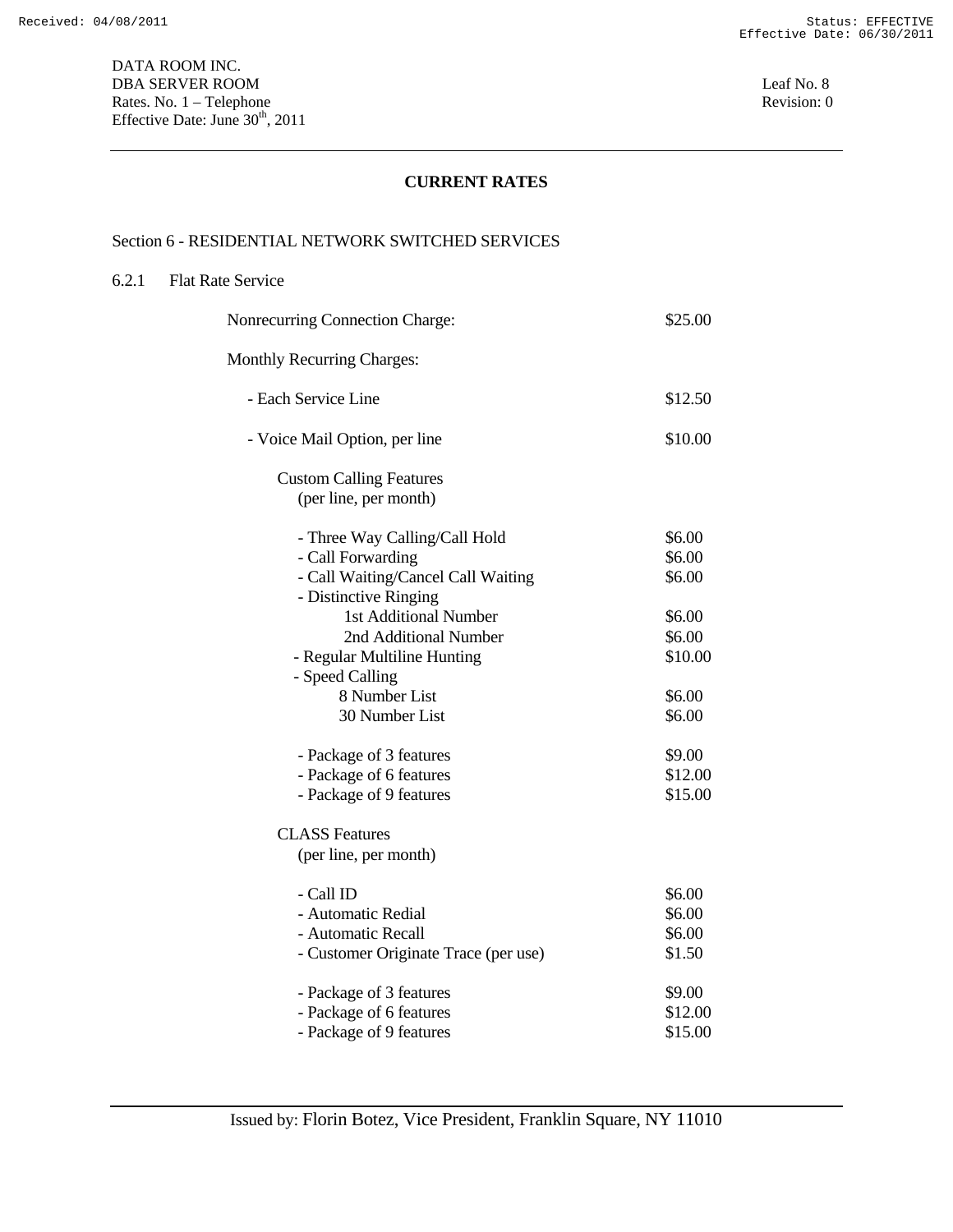# Section 6 - RESIDENTIAL NETWORK SWITCHED SERVICES (cont'd)

#### 6.2.2 Message Rate Service

| Nonrecurring Connection Charge:                                                                                   | \$25.00 |                            |
|-------------------------------------------------------------------------------------------------------------------|---------|----------------------------|
| Monthly Recurring Charges:                                                                                        |         |                            |
| - Each Base Service Line                                                                                          | \$12.50 |                            |
| - Voice Mail Option, per line                                                                                     | \$10.00 |                            |
| <b>Custom Calling Features</b><br>(per line, per month)                                                           |         |                            |
| - Three Way Calling/Call Hold<br>- Call Forwarding<br>- Call Waiting/Cancel Call Waiting<br>- Distinctive Ringing |         | \$6.00<br>\$6.00<br>\$6.00 |
| 1st Additional Number                                                                                             |         | \$6.00                     |
| 2nd Additional Number                                                                                             |         | \$6.00                     |
| - Regular Multiline Hunting                                                                                       |         | \$10.00                    |
| - Speed Calling<br>8 Number List                                                                                  |         | \$6.00                     |
| 30 Number List                                                                                                    |         | \$6.00                     |
| - Package of 3 features                                                                                           |         | \$6.00                     |
| - Package of 6 features                                                                                           |         | \$9.00                     |
| - Package of 9 features                                                                                           |         | \$12.00                    |
| <b>CLASS Features</b>                                                                                             |         |                            |
| (per line, per month)                                                                                             |         |                            |
| - Call ID                                                                                                         |         | \$6.00                     |
| - Automatic Redial                                                                                                |         | \$6.00                     |
| - Automatic Recall                                                                                                |         | \$6.00                     |
| - Customer Originate Trace (per use)                                                                              |         | \$1.50                     |
| - Package of 3 features                                                                                           |         | \$9.00                     |
| - Package of 6 features                                                                                           |         | \$12.00                    |
| - Package of 9 features                                                                                           |         | \$15.00                    |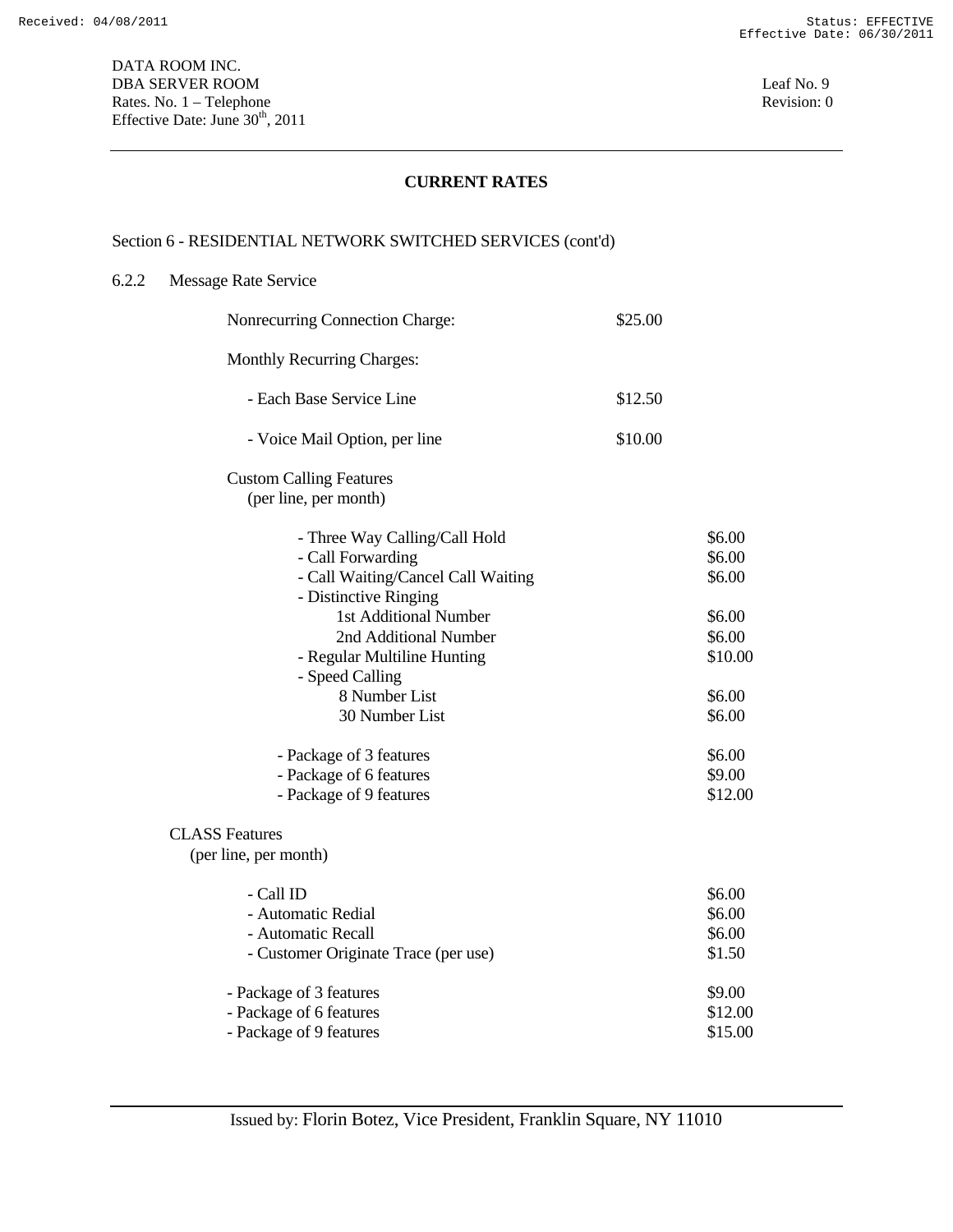DATA ROOM INC. DBA SERVER ROOM Leaf No. 10 Rates. No. 1 – Telephone Revision: 0 Effective Date: June  $30<sup>th</sup>$ , 2011

## **CURRENT RATES**

Section 6 - RESIDENTIAL NETWORK SWITCHED SERVICES (cont'd)

6.2.2 Message Rate Service (cont'd)

Message Usage Charges

Per Message  $\$0.10$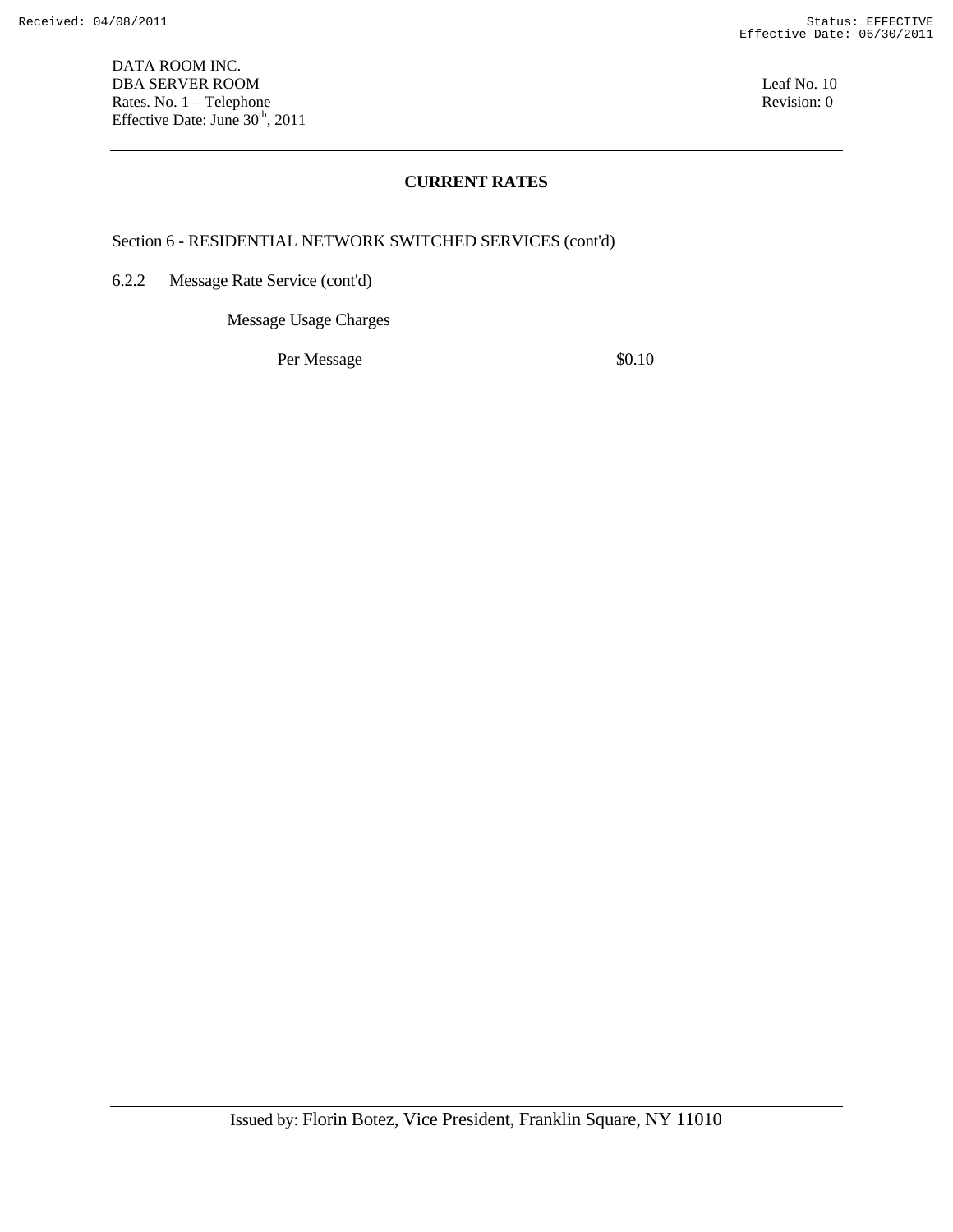# Section 6 - RESIDENTIAL NETWORK SWITCHED SERVICES (cont'd)

## 6.2.3 Key Residential Line Service

| $\cdot$ | Flat Rate Key Residential Line Service                                                                                                              |                                                           |
|---------|-----------------------------------------------------------------------------------------------------------------------------------------------------|-----------------------------------------------------------|
|         | Nonrecurring Connection Charge:                                                                                                                     | \$25.00                                                   |
|         | Monthly Recurring Charges:                                                                                                                          |                                                           |
|         | - Each Service Line                                                                                                                                 | \$12.50                                                   |
|         | - Voice Mail Option, per line                                                                                                                       | \$10.00                                                   |
|         | <b>Custom Calling Features</b><br>(per line, per month)                                                                                             |                                                           |
|         | - Three Way Calling/Call Hold<br>- Call Forwarding<br>- Call Waiting/Cancel Call Waiting                                                            | \$6.00<br>\$6.00<br>\$6.00                                |
|         | - Distinctive Ringing<br>1st Additional Number<br>2nd Additional Number<br>- Regular Multiline Hunting<br>- Speed Calling                           | \$6.00<br>\$6.00<br>\$10.00                               |
|         | 8 Number List<br>30 Number List                                                                                                                     | \$6.00<br>\$6.00                                          |
|         | - Package of 3 features<br>- Package of 6 features<br>- Package of 9 features                                                                       | \$6.00<br>\$9.00<br>\$12.00                               |
|         | <b>CLASS Features</b><br>(per line, per month)                                                                                                      |                                                           |
|         | - Call ID<br>- Automatic Redial<br>- Automatic Recall<br>- Customer Originate Trace (per use)<br>- Package of 3 features<br>- Package of 6 features | \$6.00<br>\$6.00<br>\$6.00<br>\$1.50<br>\$9.00<br>\$12.00 |
|         | - Package of 9 features                                                                                                                             | \$15.00                                                   |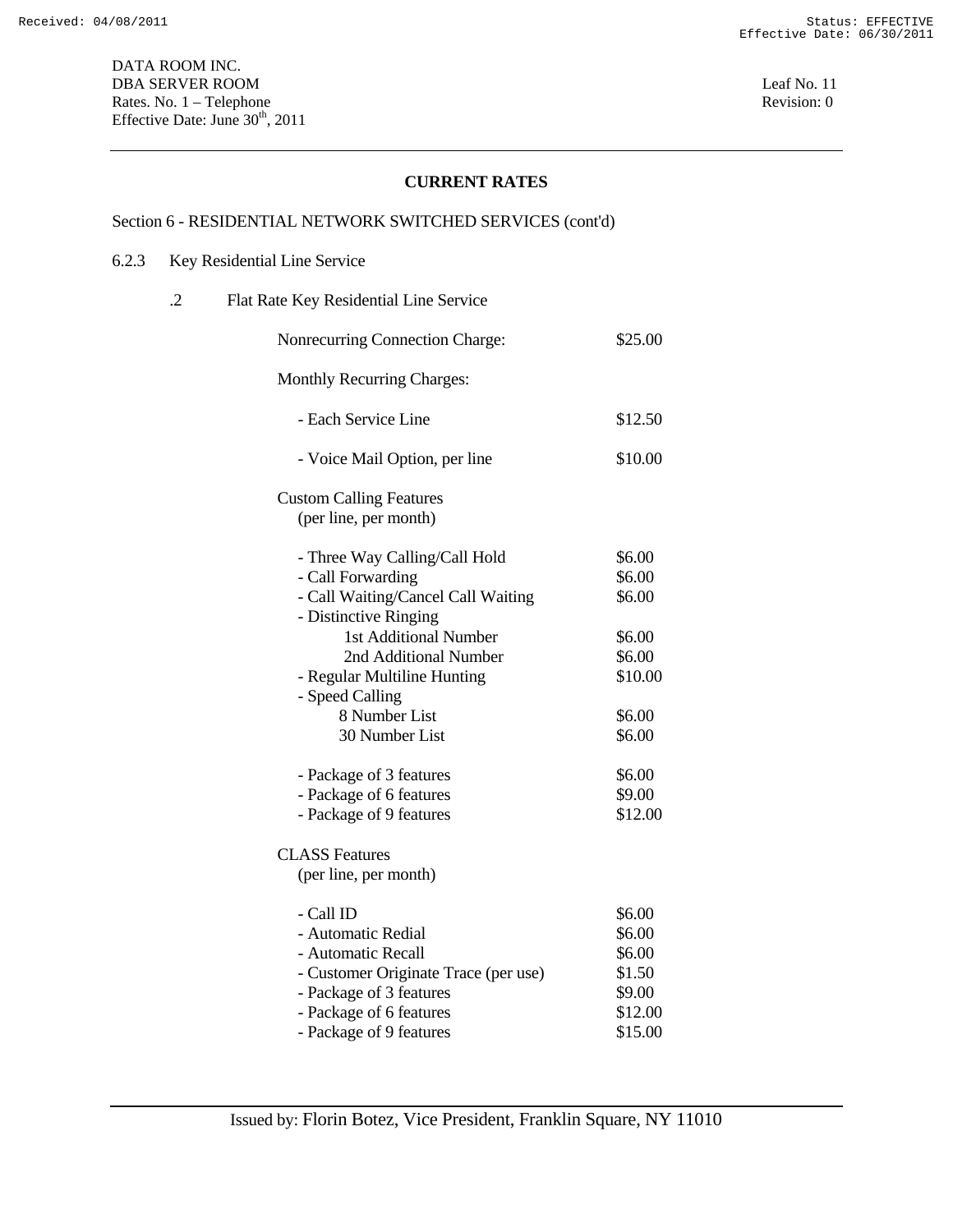# Section 6 - RESIDENTIAL NETWORK SWITCHED SERVICES (cont'd)

## 6.2.3 Key Residential Line Service (cont'd)

| .3 | Message Rate Key Residential Line Service                                                                                 |                                      |
|----|---------------------------------------------------------------------------------------------------------------------------|--------------------------------------|
|    | Nonrecurring Connection Charge:                                                                                           | \$25.00                              |
|    | <b>Monthly Recurring Charges:</b>                                                                                         |                                      |
|    | - Each Base Service Line                                                                                                  | \$12.50                              |
|    | - Voice Mail Option, per line                                                                                             | \$10.00                              |
|    | <b>Custom Calling Features:</b><br>(per line, per month)                                                                  |                                      |
|    | - Three Way Calling/Call Hold<br>- Call Forwarding<br>- Call Waiting/Cancel Call Waiting                                  | \$6.00<br>\$6.00<br>\$6.00           |
|    | - Distinctive Ringing<br>1st Additional Number<br>2nd Additional Number<br>- Regular Multiline Hunting<br>- Speed Calling | \$6.00<br>\$6.00<br>\$10.00          |
|    | 8 Number List<br>30 Number List                                                                                           | \$6.00<br>\$6.00                     |
|    | - Package of 3 features<br>- Package of 6 features<br>- Package of 9 features                                             | \$9.00<br>\$12.00<br>\$15.00         |
|    | <b>CLASS Features</b><br>(per line, per month)                                                                            |                                      |
|    | - Call ID<br>- Automatic Redial<br>- Automatic Recall<br>- Customer Originate Trace (per use)                             | \$6.00<br>\$6.00<br>\$6.00<br>\$1.50 |
|    | - Package of 3 features<br>- Package of 6 features<br>- Package of 9 features                                             | \$9.00<br>\$12.00<br>\$15.00         |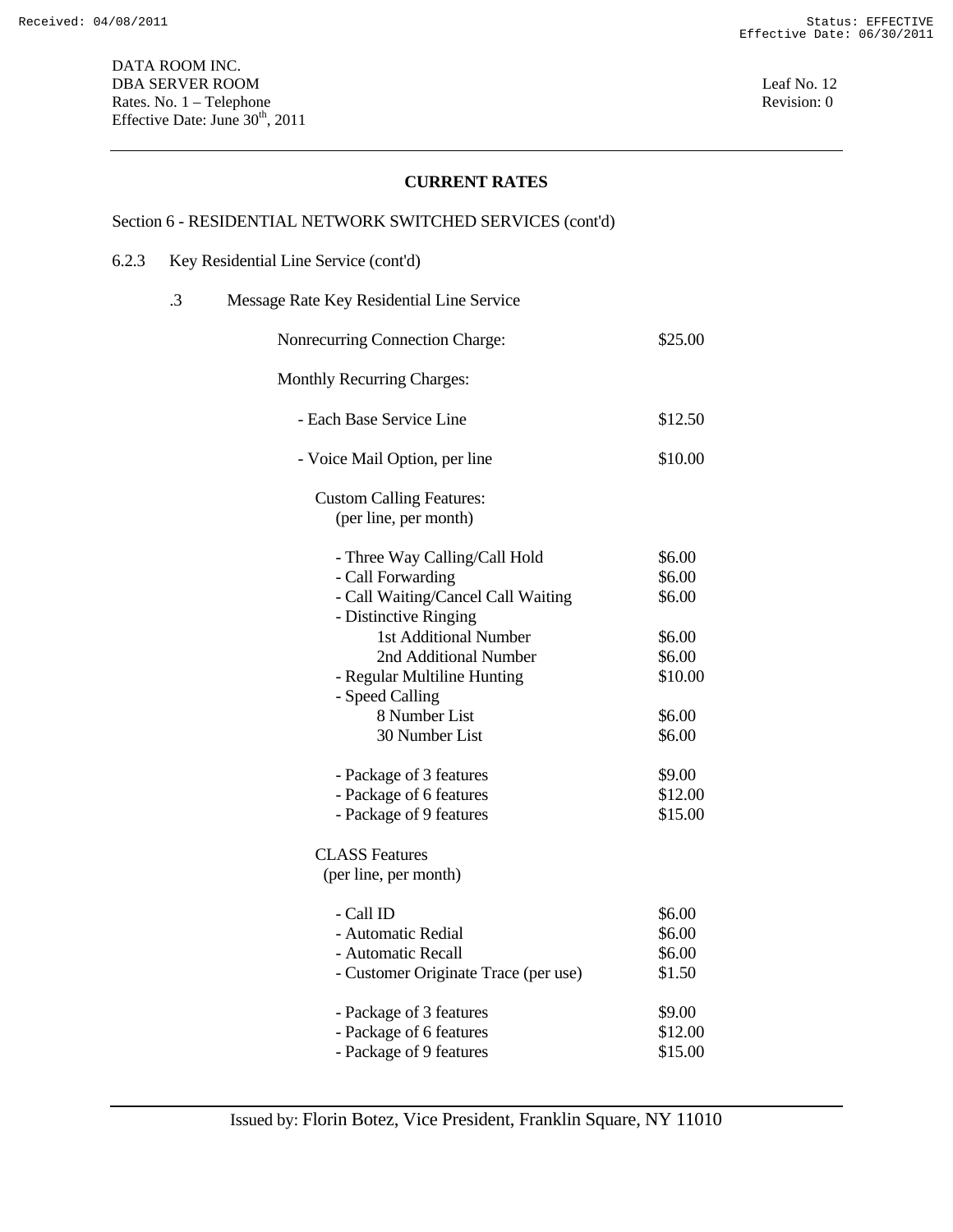Section 6 - RESIDENTIAL NETWORK SWITCHED SERVICES (cont'd)

- 6.2.3 Key Residential Line Service (cont'd)
	- .3 Message Rate Key Residential Line Service (cont'd)

Message Usage Charges

Per Message  $\$0.10$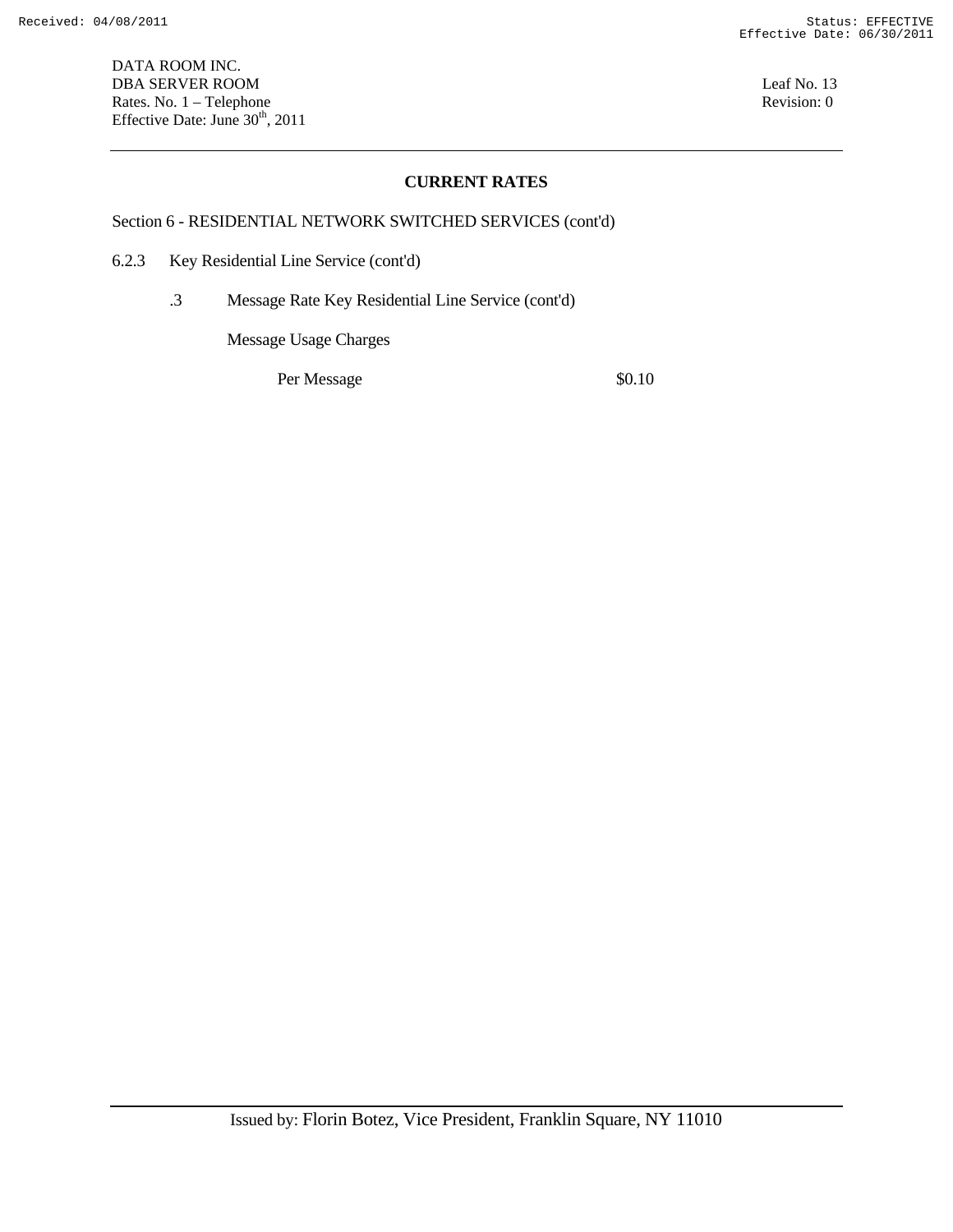#### Section 7 - BUSINESS NETWORK SWITCHED SERVICES

# 7.2.1 Basic Business Line Service (cont'd)

| $\cdot$ 2 | <b>Flat Rate Basic Business Line Service</b> |         |
|-----------|----------------------------------------------|---------|
|           | Nonrecurring Connection Charge:              | \$50.00 |
|           | <b>Monthly Recurring Charges:</b>            |         |
|           | - Each Service Line                          | \$25.00 |
|           | - Voice Mail Option, per line                | \$20.00 |
|           | <b>Custom Calling Features</b>               |         |
|           | (per line, per month)                        |         |
|           | - Three Way Calling/Call Hold                | \$7.50  |
|           | - Call Forwarding                            | \$7.50  |
|           | - Call Waiting/Cancel Call Waiting           | \$7.50  |
|           | - Distinctive Ringing                        |         |
|           | 1st Additional Number                        | \$7.50  |
|           | 2nd Additional Number                        | \$7.50  |
|           | - Regular Multiline Hunting                  | \$10.00 |
|           | - Speed Calling                              |         |
|           | 8 Number List                                | \$7.50  |
|           | 30 Number List                               | \$7.50  |
|           | - Package of 3 features                      | \$15.00 |
|           | - Package of 6 features                      | \$18.00 |
|           | - Package of 9 features                      | \$21.00 |
|           | <b>CLASS Features</b>                        |         |
|           | (per line, per month)                        |         |
|           | - Call ID                                    | \$7.50  |
|           | - Automatic Redial                           | \$7.50  |
|           | - Automatic Recall                           | \$7.50  |

| - Automatic Recall                   | \$7.50  |
|--------------------------------------|---------|
| - Customer Originate Trace (per use) | \$0.75  |
| - Package of 3 features              | \$15.00 |
| - Package of 6 features              | \$18.00 |
| - Package of 9 features              | \$21.00 |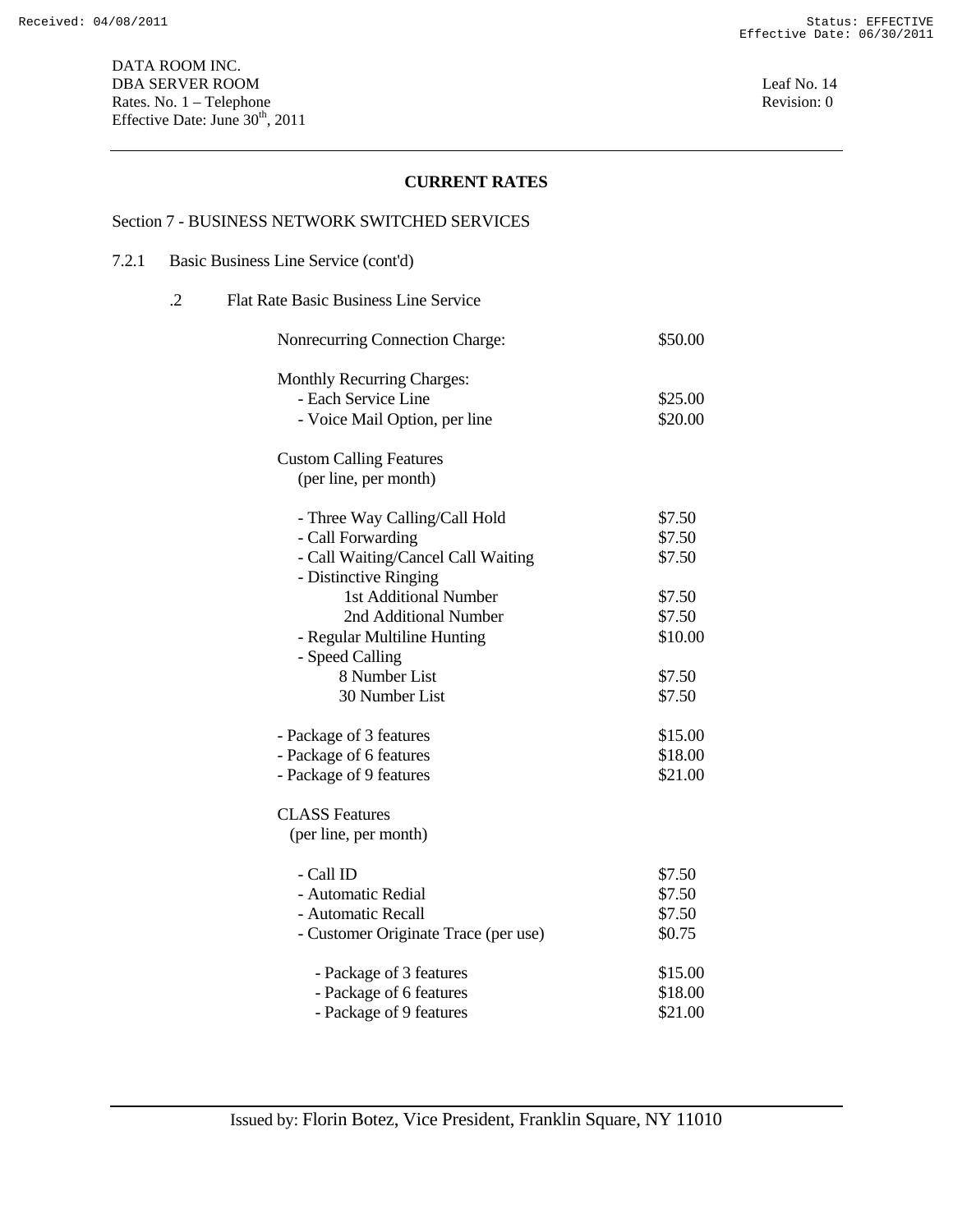#### Section 7 - BUSINESS NETWORK SWITCHED SERVICES

7.2.1 Basic Business Line Service (cont'd)

| .3 | Message Rate Basic Business Line Service |         |
|----|------------------------------------------|---------|
|    | Nonrecurring Connection Charge:          | \$50.00 |
|    | Monthly Recurring Charges:               |         |
|    | - Each Base Service Line                 | \$25.00 |
|    | - Voice Mail Option, per line            | \$20.00 |
|    | <b>Custom Calling Features:</b>          |         |
|    | (per line, per month)                    |         |
|    | - Three Way Calling/Call Hold            | \$7.50  |
|    | - Call Forwarding                        | \$7.50  |
|    | - Call Waiting/Cancel Call Waiting       | \$7.50  |
|    | - Distinctive Ringing                    |         |
|    | 1st Additional Number                    | \$7.50  |
|    | 2nd Additional Number                    | \$7.50  |
|    | - Regular Multiline Hunting              | \$10.00 |
|    | - Speed Calling                          |         |
|    | 8 Number List                            | \$7.50  |
|    | 30 Number List                           | \$7.50  |
|    | - Package of 3 features                  | \$15.00 |
|    | - Package of 6 features                  | \$18.00 |
|    | - Package of 9 features                  | \$21.00 |
|    | <b>CLASS Features</b>                    |         |
|    | (per line, per month)                    |         |
|    | - Call ID                                | \$7.50  |
|    | - Automatic Redial                       | \$7.50  |
|    | - Automatic Recall                       | \$7.50  |
|    | - Customer Originate Trace (per use)     | \$0.75  |
|    | - Package of 3 features                  | \$15.00 |
|    | - Package of 6 features                  | \$18.00 |
|    | - Package of 9 features                  | \$21.00 |
|    |                                          |         |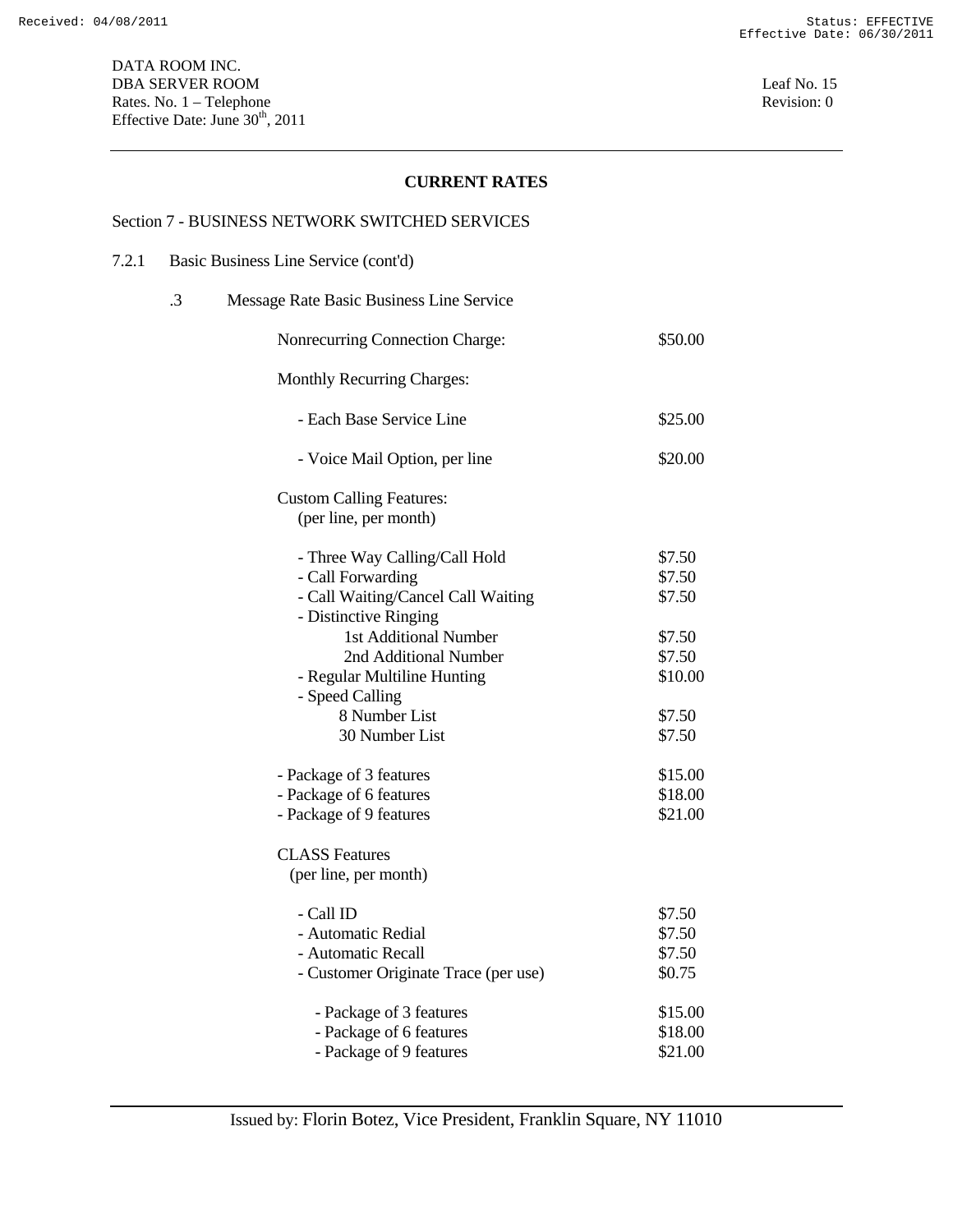DATA ROOM INC. DBA SERVER ROOM Leaf No. 16 Rates. No. 1 – Telephone Revision: 0 Effective Date: June  $30<sup>th</sup>$ , 2011

## **CURRENT RATES**

#### Section 7 - BUSINESS NETWORK SWITCHED SERVICES

- 7.2.1 Basic Business Line Service (cont'd)
	- .3 Message Rate Basic Business Line Service (cont'd)

Message Usage Charges

Per Message  $\$0.15$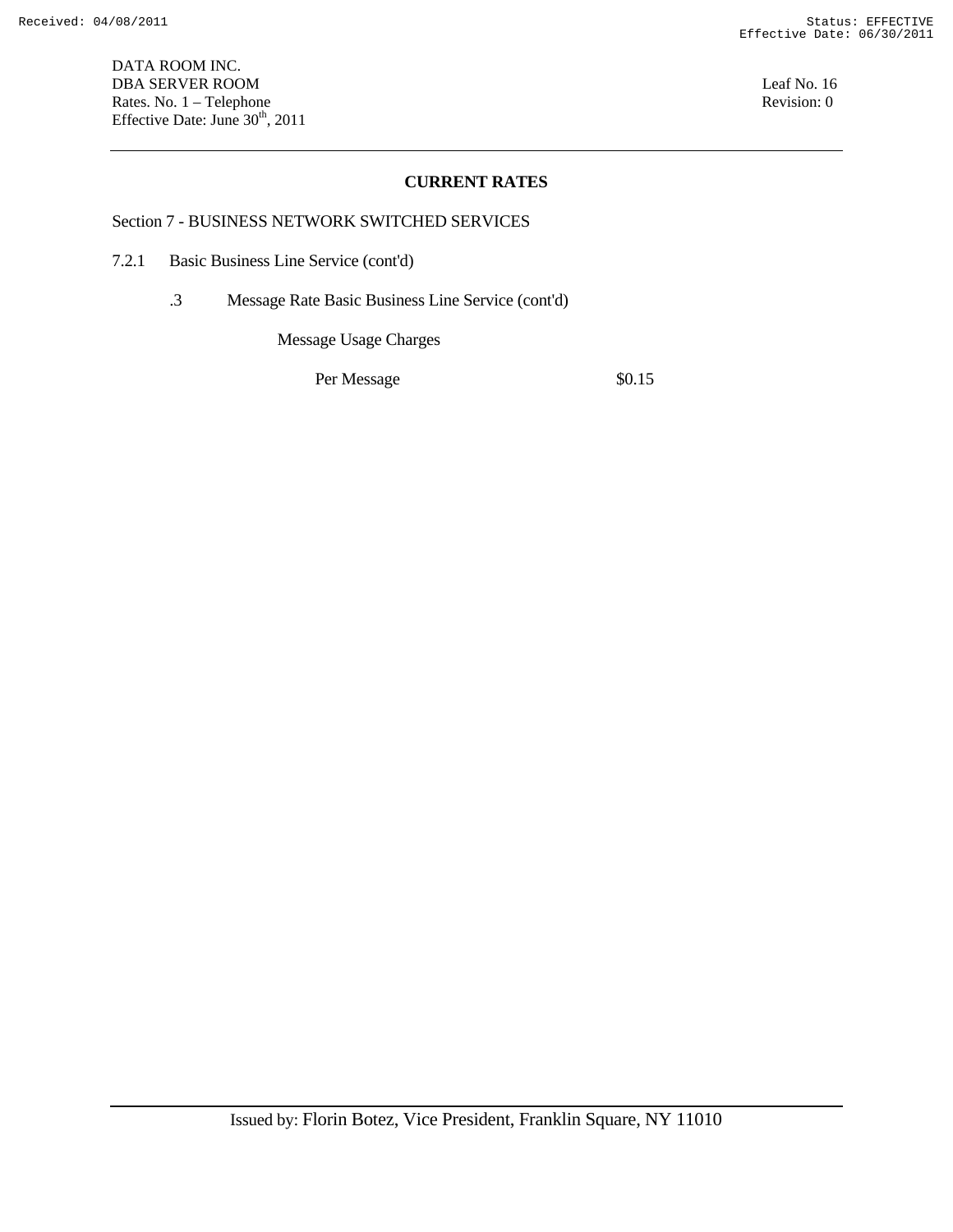#### Section 7 - BUSINESS NETWORK SWITCHED SERVICES

#### 7.2.2 Business Key System Line Service

| Nonrecurring Connection Charge:                                                                                                                                                | \$10.00                                                               |
|--------------------------------------------------------------------------------------------------------------------------------------------------------------------------------|-----------------------------------------------------------------------|
| <b>Monthly Recurring Charges:</b>                                                                                                                                              |                                                                       |
| - Flat Rate Business Key                                                                                                                                                       | \$50.00                                                               |
| - Message Rate Business Key                                                                                                                                                    | \$25.00                                                               |
| - Voice Mail Option, per line                                                                                                                                                  | \$20.00                                                               |
| - Custom Calling Features<br>(per line, per month)                                                                                                                             |                                                                       |
| - Three Way Calling/Call Hold<br>- Call Forwarding<br>- Call Waiting/Cancel Call Waiting<br>- Distinctive Ringing<br>1st Additional Number<br>2nd Additional Number            | \$7.50<br>\$7.50<br>\$7.50<br>\$7.50<br>\$7.50                        |
| - Regular Multiline Hunting<br>- Speed Calling                                                                                                                                 | \$10.00                                                               |
| 8 Number List<br>30 Number List                                                                                                                                                | \$7.50<br>\$7.50                                                      |
| - Package of 3 features<br>- Package of 6 features<br>- Package of 9 features                                                                                                  | \$15.00<br>\$18.00<br>\$21.00                                         |
| - CLASS Features<br>(per line, per month)                                                                                                                                      |                                                                       |
| - Call ID<br>- Automatic Redial<br>- Automatic Recall<br>- Customer Originate Trace (per use)<br>- Package of 3 features<br>- Package of 6 features<br>- Package of 9 features | \$7.50<br>\$7.50<br>\$7.50<br>\$0.75<br>\$15.00<br>\$18.00<br>\$21.00 |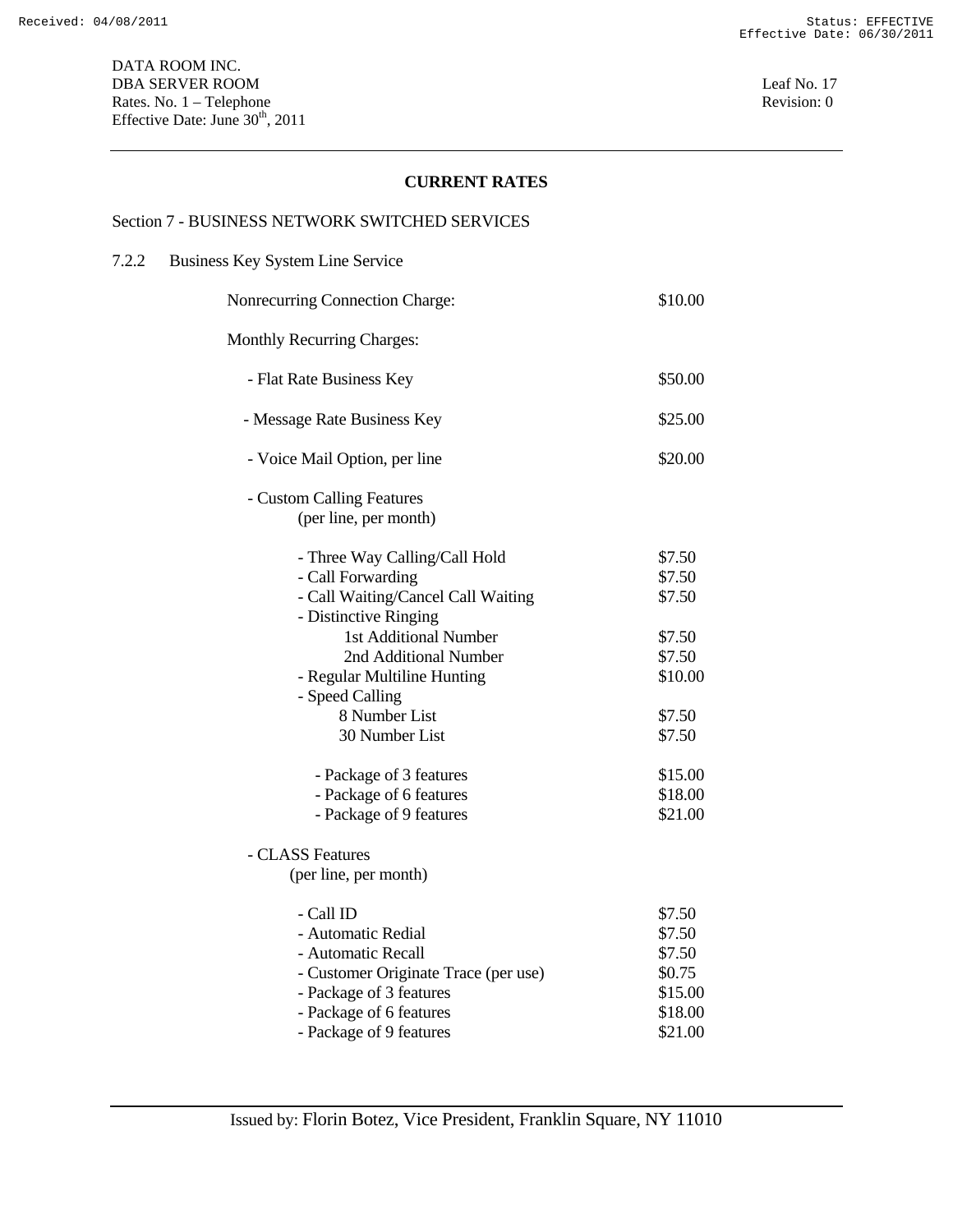DATA ROOM INC. DBA SERVER ROOM Leaf No. 18 Rates. No. 1 – Telephone Revision: 0 Effective Date: June  $30<sup>th</sup>$ , 2011

#### **CURRENT RATES**

#### Section 7 - BUSINESS NETWORK SWITCHED SERVICES (cont'd)

7.2.2 Business Key System Line Service (cont'd)

Message Usage Charges

Per Message  $\$0.15$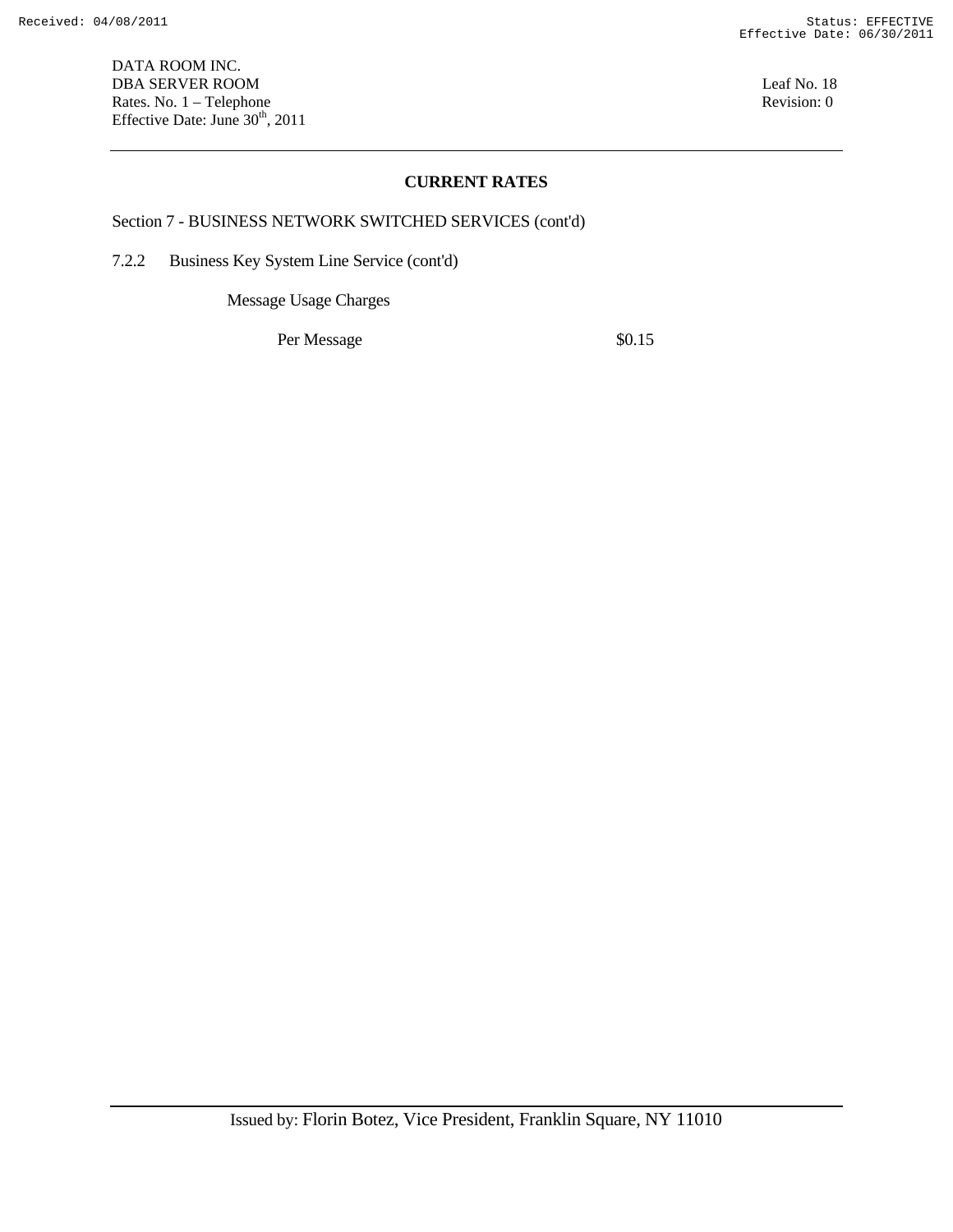#### Section 7 - BUSINESS NETWORK SWITCHED SERVICES

# 7.2.3 Shared Tenant Service

.2 Flat Rate Shared Tenant Service

#### Per Service Line:

| Nonrecurring Connection Charge:      | \$25.00 |
|--------------------------------------|---------|
| <b>Monthly Recurring Charges:</b>    |         |
| - Each Service Line                  | \$25.00 |
| - Voice Mail Option, per line        | \$10.00 |
| <b>Custom Calling Features</b>       |         |
| (per line, per month)                |         |
| - Three Way Calling/Call Hold        | \$7.50  |
| - Call Forwarding                    | \$7.50  |
| - Call Waiting/Cancel Call Waiting   | \$7.50  |
| - Distinctive Ringing                |         |
| 1st Additional Number                | \$7.50  |
| 2nd Additional Number                | \$7.50  |
| - Regular Multiline Hunting          | \$10.00 |
| - Speed Calling                      |         |
| 8 Number List                        | \$7.50  |
| 30 Number List                       | \$7.50  |
| - Package of 3 features              | \$15.00 |
| - Package of 6 features              | \$18.00 |
| - Package of 9 features              | \$21.00 |
| <b>CLASS Features</b>                |         |
| (per line, per month)                |         |
| - Call ID                            | \$7.50  |
| - Automatic Redial                   | \$7.50  |
| - Automatic Recall                   | \$7.50  |
| - Customer Originate Trace (per use) | \$0.75  |
| - Package of 3 features              | \$15.00 |
| - Package of 6 features              | \$18.00 |
| - Package of 9 features              | \$21.00 |
|                                      |         |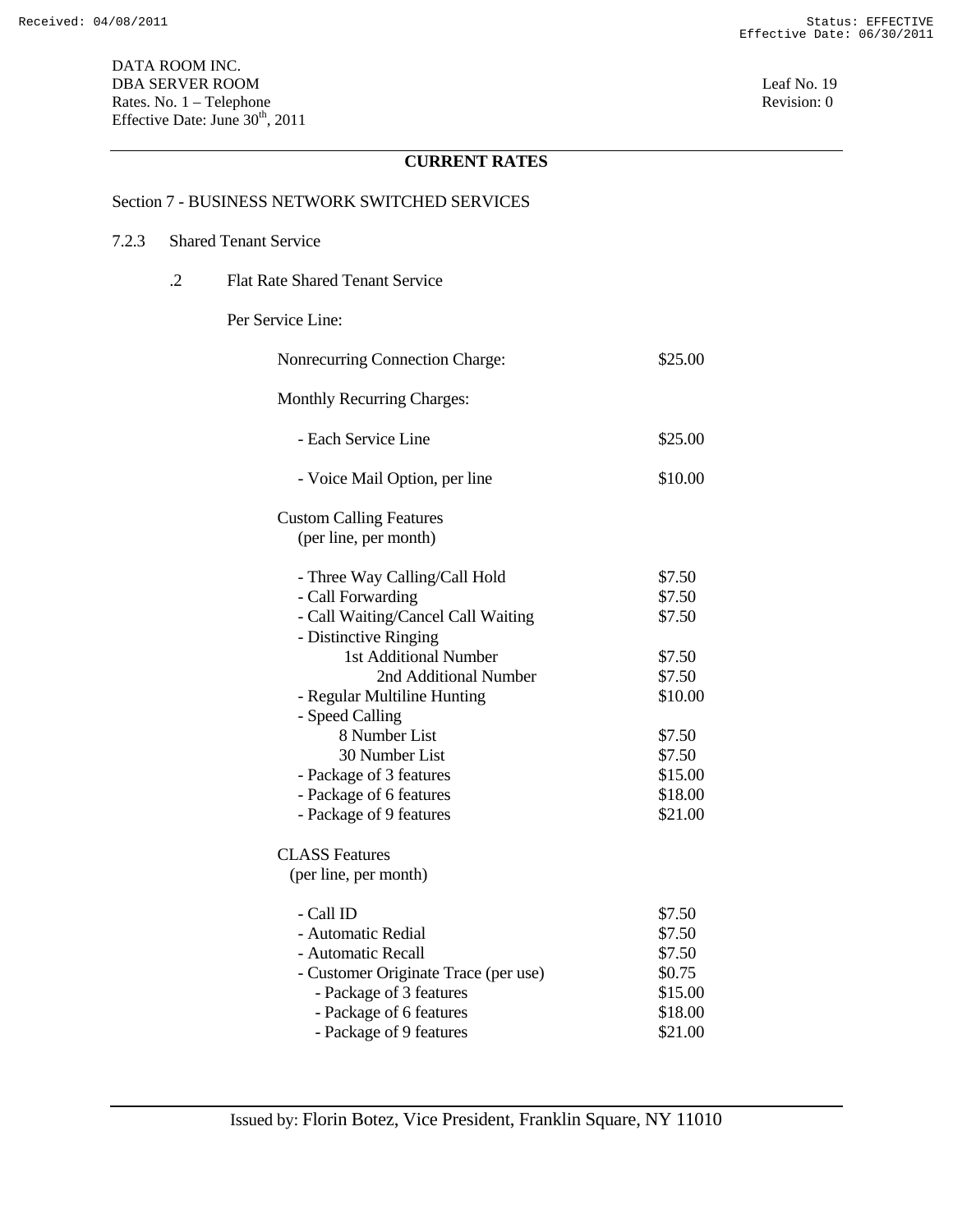#### Section 7 - BUSINESS NETWORK SWITCHED SERVICES

## 7.2.3 Shared Tenant Service (cont'd)

| .3 | Message Rate Shared Tenant Service   |         |
|----|--------------------------------------|---------|
|    | Nonrecurring Connection Charge:      | \$10.00 |
|    | <b>Monthly Recurring Charges:</b>    |         |
|    | - Each Base Service Line             | \$25.00 |
|    | - Voice Mail Option, per line        | \$10.00 |
|    | <b>Custom Calling Features:</b>      |         |
|    | (per line, per month)                |         |
|    | - Three Way Calling/Call Hold        | \$7.50  |
|    | - Call Forwarding                    | \$7.50  |
|    | - Call Waiting/Cancel Call Waiting   | \$7.50  |
|    | - Distinctive Ringing                |         |
|    | 1st Additional Number                | \$7.50  |
|    | 2nd Additional Number                | \$7.50  |
|    | - Regular Multiline Hunting          | \$10.00 |
|    | - Speed Calling                      |         |
|    | 8 Number List                        | \$7.50  |
|    | 30 Number List                       | \$7.50  |
|    | - Package of 3 features              | \$15.00 |
|    | - Package of 6 features              | \$18.00 |
|    | - Package of 9 features              | \$21.00 |
|    | <b>CLASS Features</b>                |         |
|    | (per line, per month)                |         |
|    | - Call ID                            | \$7.50  |
|    | - Automatic Redial                   | \$7.50  |
|    | - Automatic Recall                   | \$7.50  |
|    | - Customer Originate Trace (per use) | \$0.75  |
|    | - Package of 3 features              | \$15.00 |
|    | - Package of 6 features              | \$18.00 |
|    | - Package of 9 features              | \$21.00 |
|    |                                      |         |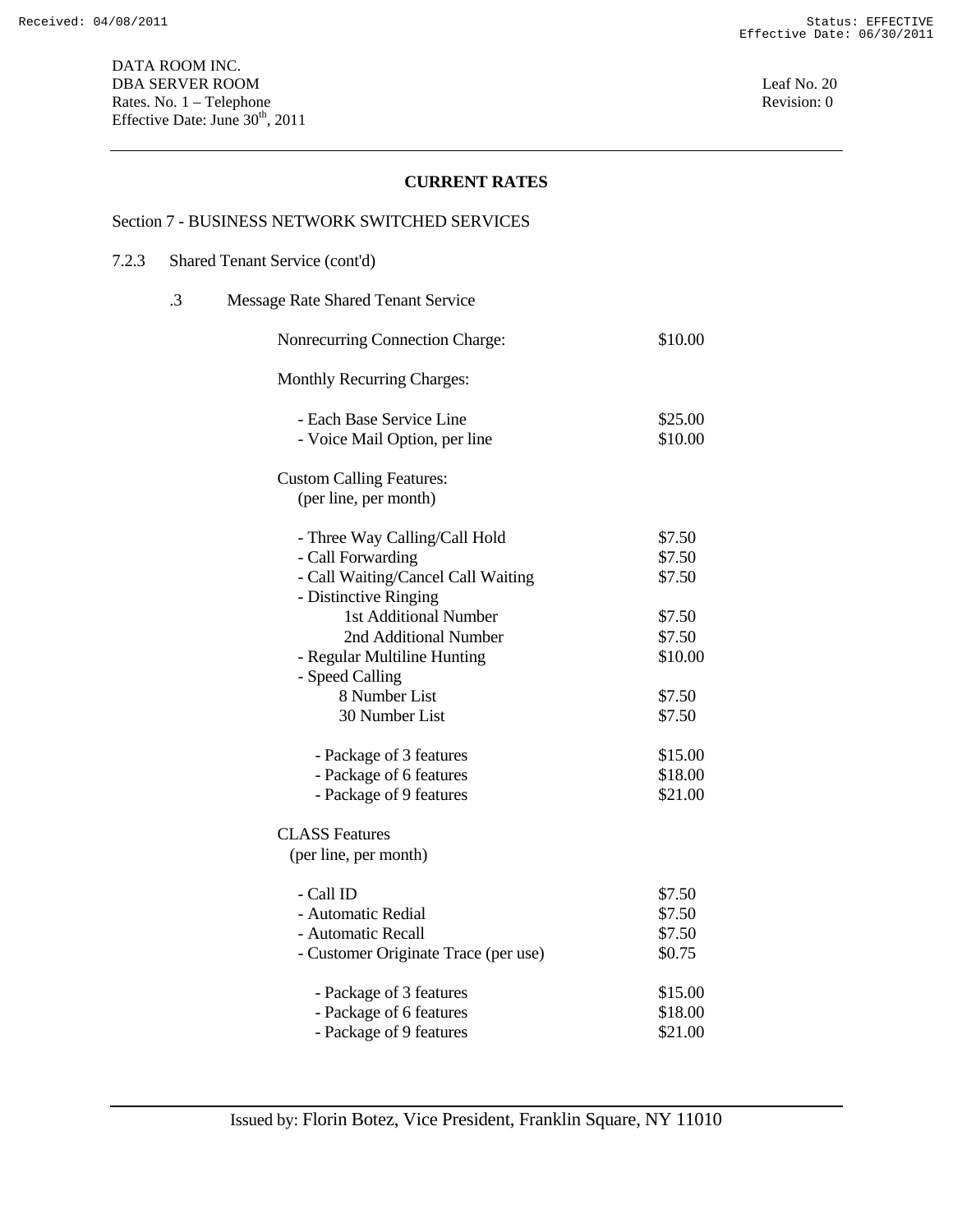DATA ROOM INC. DBA SERVER ROOM Leaf No. 21 Rates. No. 1 – Telephone Revision: 0 Effective Date: June  $30<sup>th</sup>$ , 2011

#### **CURRENT RATES**

#### Section 7 - BUSINESS NETWORK SWITCHED SERVICES

- 7.2.3 Shared Tenant Service (cont'd)
	- .3 Message Rate Shared Tenant Service

Message Usage Charges

Per Message  $\$0.15$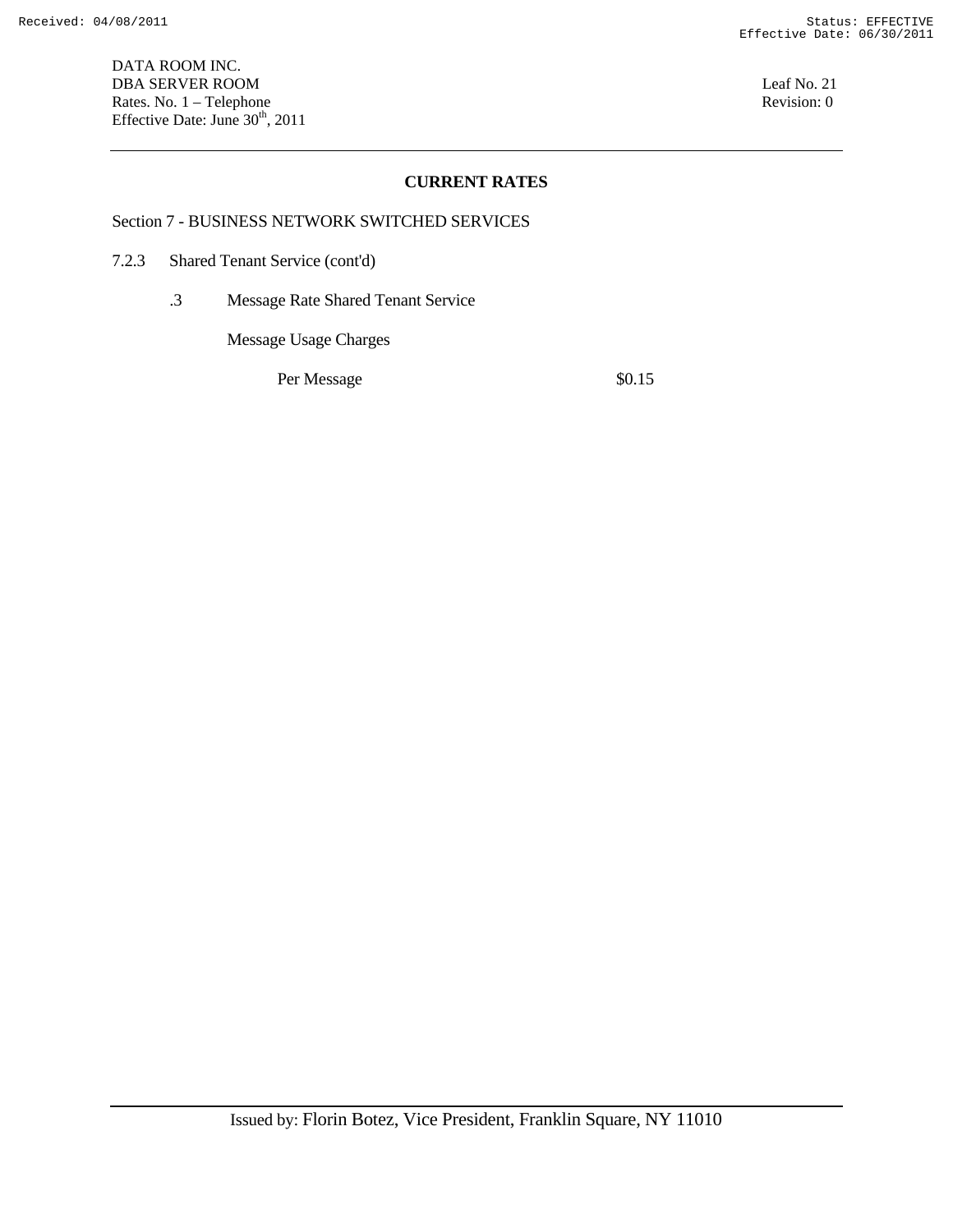#### Section 7 - BUSINESS NETWORK SWITCHED SERVICES

## 7.2.4 PBX Trunk Service

| .2        | Flat Rate Analog PBX Trunks                                                                     |                               |
|-----------|-------------------------------------------------------------------------------------------------|-------------------------------|
|           | <b>Monthly Recurring Charges:</b>                                                               | \$60.00                       |
|           | <b>Terminal Numbers:</b>                                                                        |                               |
|           | 1-10 lines in terminal group<br>11-20 lines in terminal group<br>$21 +$ lines in terminal group | \$10.00<br>\$15.00<br>\$25.00 |
| $\cdot$ 3 | Message Rate Analog PBX Trunks                                                                  |                               |
|           | Nonrecurring Connection Charge:                                                                 | \$50.00                       |
|           | <b>Monthly Recurring Charges:</b>                                                               |                               |
|           | - Each Trunk                                                                                    | \$25.00                       |
|           | <b>Terminal Numbers:</b>                                                                        |                               |
|           | 1-10 lines in terminal group<br>11-20 lines in terminal group<br>$21 +$ lines in terminal group | \$10.00<br>\$15.00<br>\$25.00 |
|           | Message Usage Charges                                                                           |                               |
|           | - Per Message Charge                                                                            | \$0.15                        |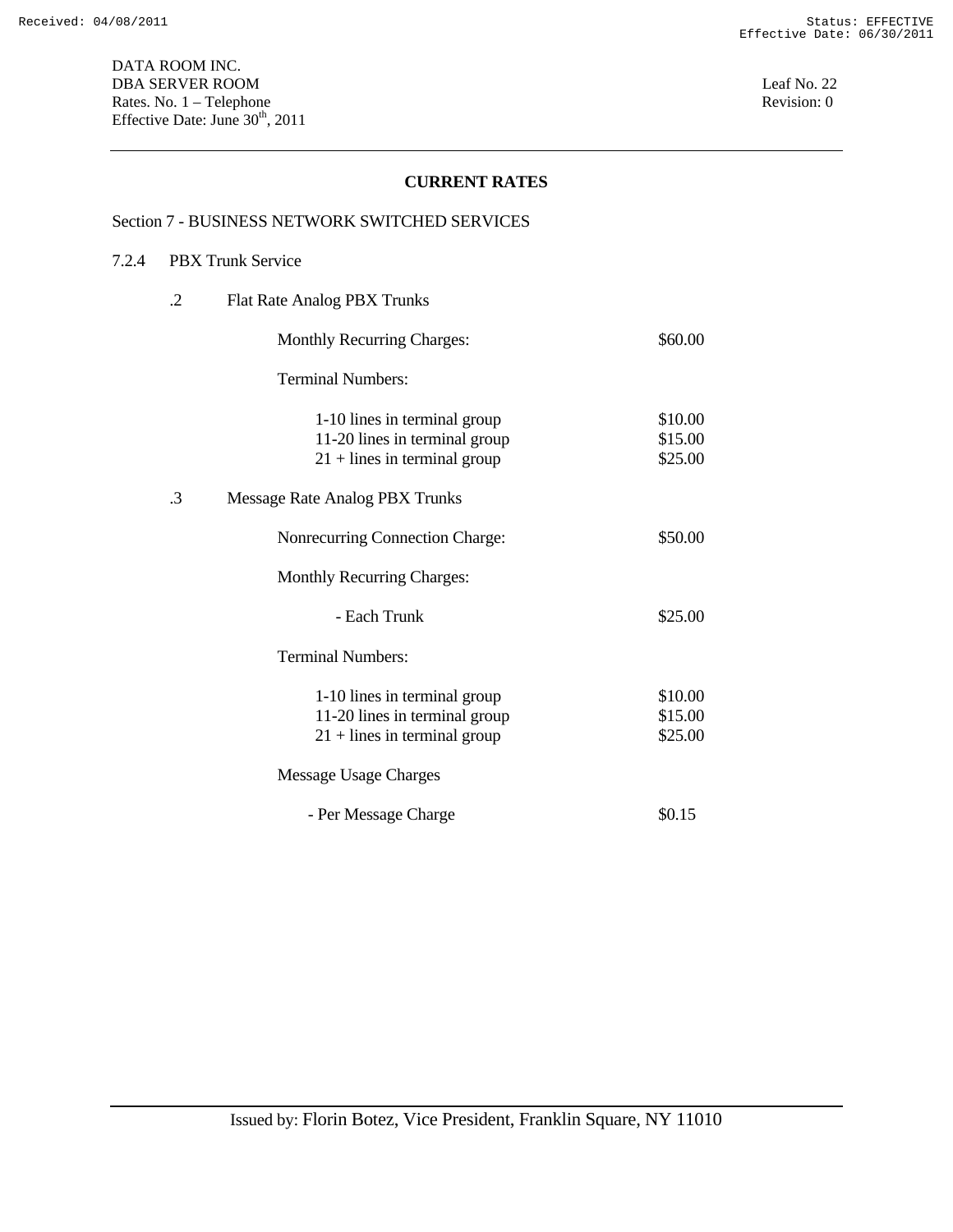DATA ROOM INC. DBA SERVER ROOM Leaf No. 23 Rates. No. 1 – Telephone Revision: 0 Effective Date: June  $30<sup>th</sup>$ , 2011

## **CURRENT RATES**

#### Section 7 - BUSINESS NETWORK SWITCHED SERVICES

## 7.2.4 PBX Trunk Service (cont'd)

|  | Analog DID Trunks |
|--|-------------------|
|--|-------------------|

| Nonrecurring Connection Charge                                                                 | \$50.00                        |
|------------------------------------------------------------------------------------------------|--------------------------------|
| <b>Monthly Recurring Charges</b><br>- Each Trunk                                               | \$25.00                        |
| <b>DID Station Numbers</b><br>- Each Group of 20<br>- Each Group of 100                        | \$5.00<br>\$20.00              |
| .5<br>Digital PBX Trunk Service                                                                |                                |
| Nonrecurring Connection Charge:                                                                | \$500.00                       |
| <b>Monthly Recurring Charges:</b>                                                              |                                |
| <b>Flat Rate:</b><br>- Facility<br>- Per Active Channel (DID)<br>- Per Active Channel (DOD)    | \$250.00<br>\$15.00<br>\$35.00 |
| <b>Message Rate:</b><br>- Facility<br>- Per Active Channel (DID)<br>- Per Active Channel (DOD) | \$250.00<br>\$15.00<br>\$35.00 |
| Message Usage Charges                                                                          |                                |
| - Per Message Charge                                                                           | \$0.15                         |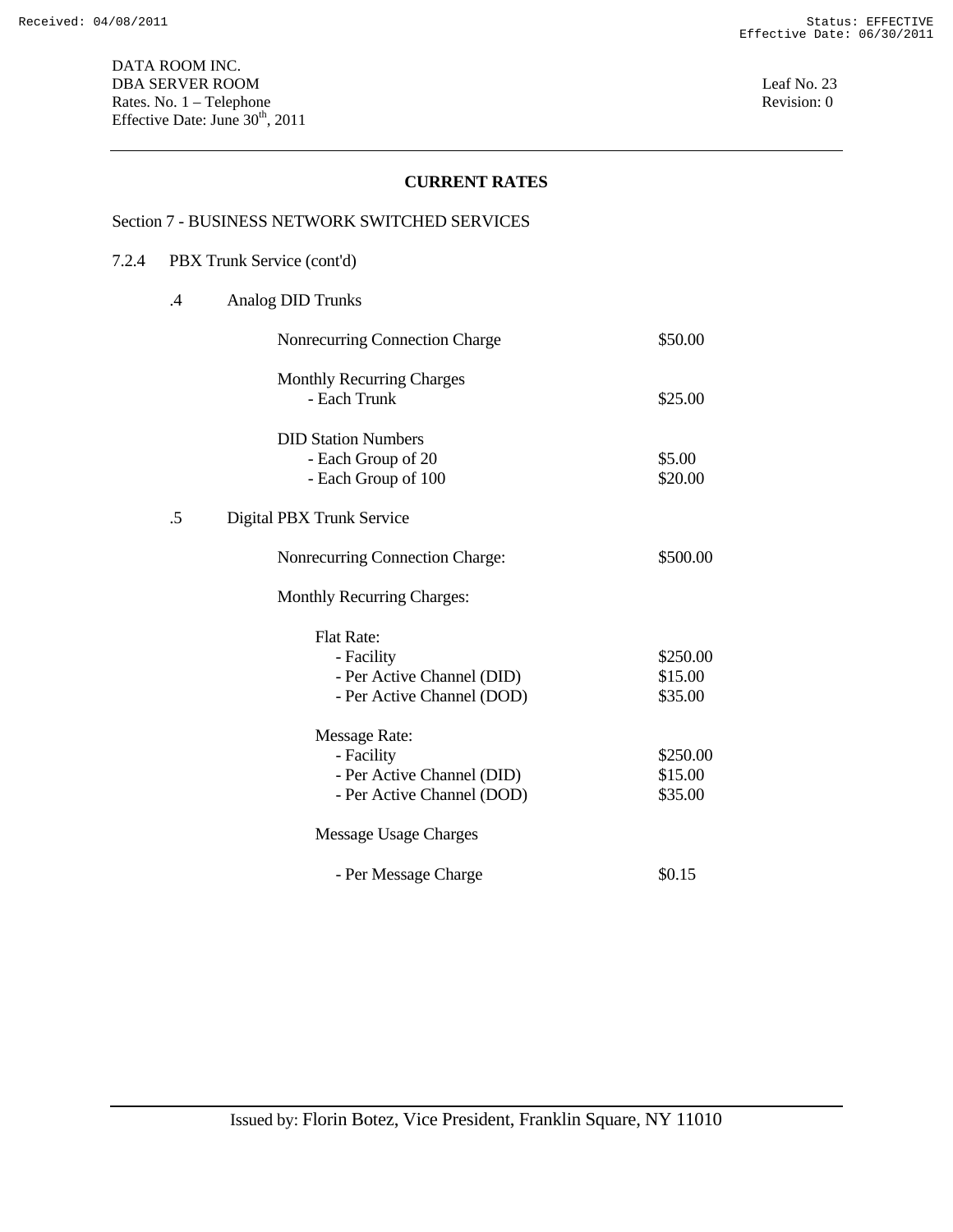DATA ROOM INC. DBA SERVER ROOM Leaf No. 24 Rates. No. 1 – Telephone Revision: 0 Effective Date: June  $30<sup>th</sup>$ , 2011

## **CURRENT RATES**

#### Section 7 - BUSINESS NETWORK SWITCHED SERVICES

#### 7.2.5 Centrex Service

.1 Basic Centrex (Flat Rated)

Per Station Line:

| Nonrecurring Connection Charge:   | \$100.00                     |
|-----------------------------------|------------------------------|
| <b>Monthly Recurring Charges:</b> |                              |
| Term                              |                              |
| 24 months                         | \$25.00                      |
| 36 months                         | \$23.75                      |
| 60 months                         | \$22.50                      |
| 84 months                         | \$21.25                      |
| <b>DS1</b> Port Charges           |                              |
| for DS1 Interconnection           |                              |
| (per 24 Centrex Channels):        | \$500.00                     |
| Voice Mail, per line per month:   | \$10.00                      |
| Over 200 lines                    | <b>Individual Case Basis</b> |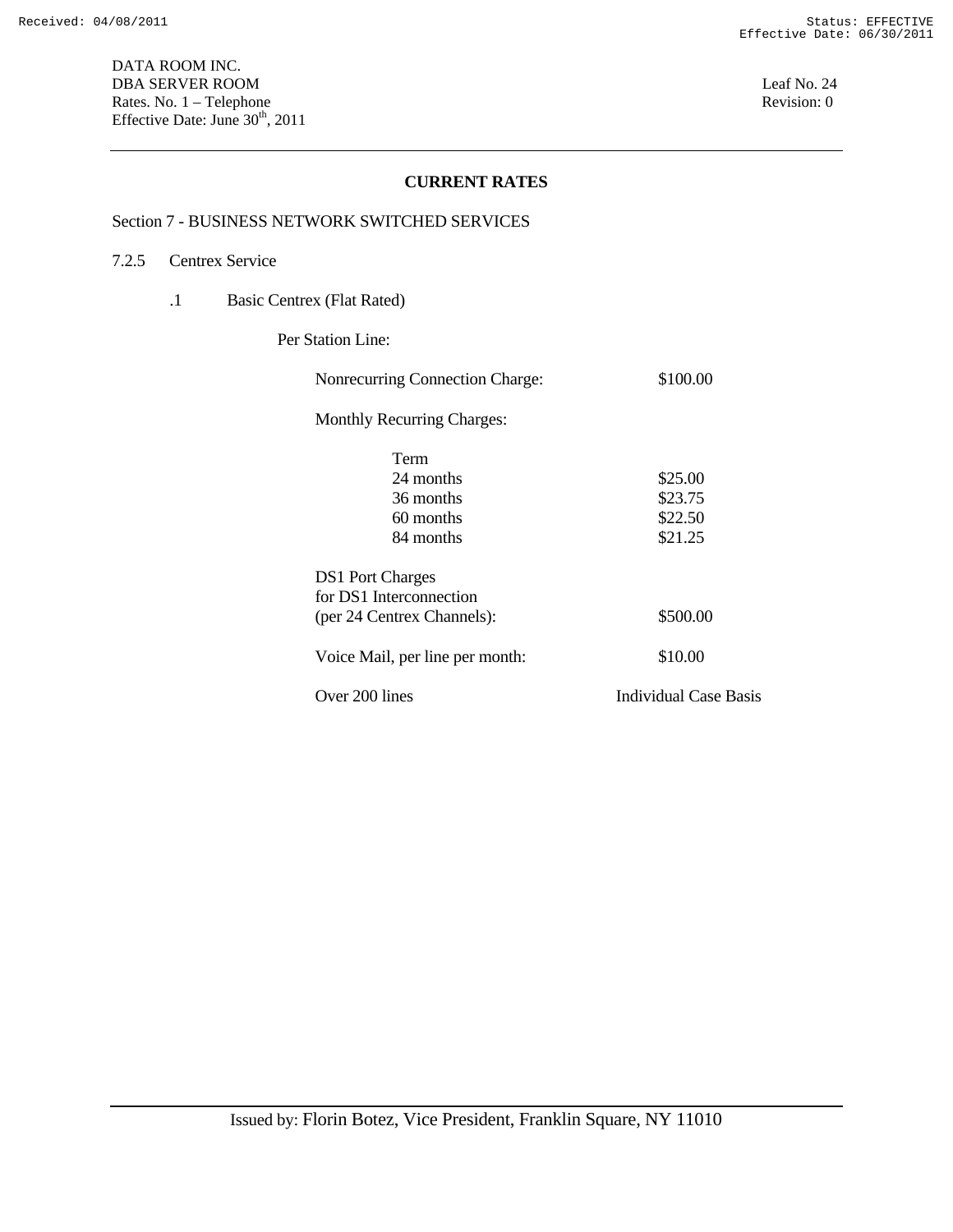#### Section 7 - BUSINESS NETWORK SWITCHED SERVICES

- 7.2.5 Centrex Service (cont'd)
	- .2 Enhanced Centrex (Flat Rate)

Per Station Line:

| Nonrecurring Connection Charge:   | \$200.00                     |
|-----------------------------------|------------------------------|
| <b>Monthly Recurring Charges:</b> |                              |
| Term                              |                              |
| 24 months                         | \$50.00                      |
| 36 months                         | \$47.50                      |
| 60 months                         | \$45.00                      |
| 84 months                         | \$42.50                      |
| <b>DS1</b> Port Charges           |                              |
| for DS1 Interconnection           |                              |
| (per 24 Centrex Channels):        | \$500.00                     |
| Voice Mail, per line per month:   | \$10.00                      |
| Over 200 lines                    | <b>Individual Case Basis</b> |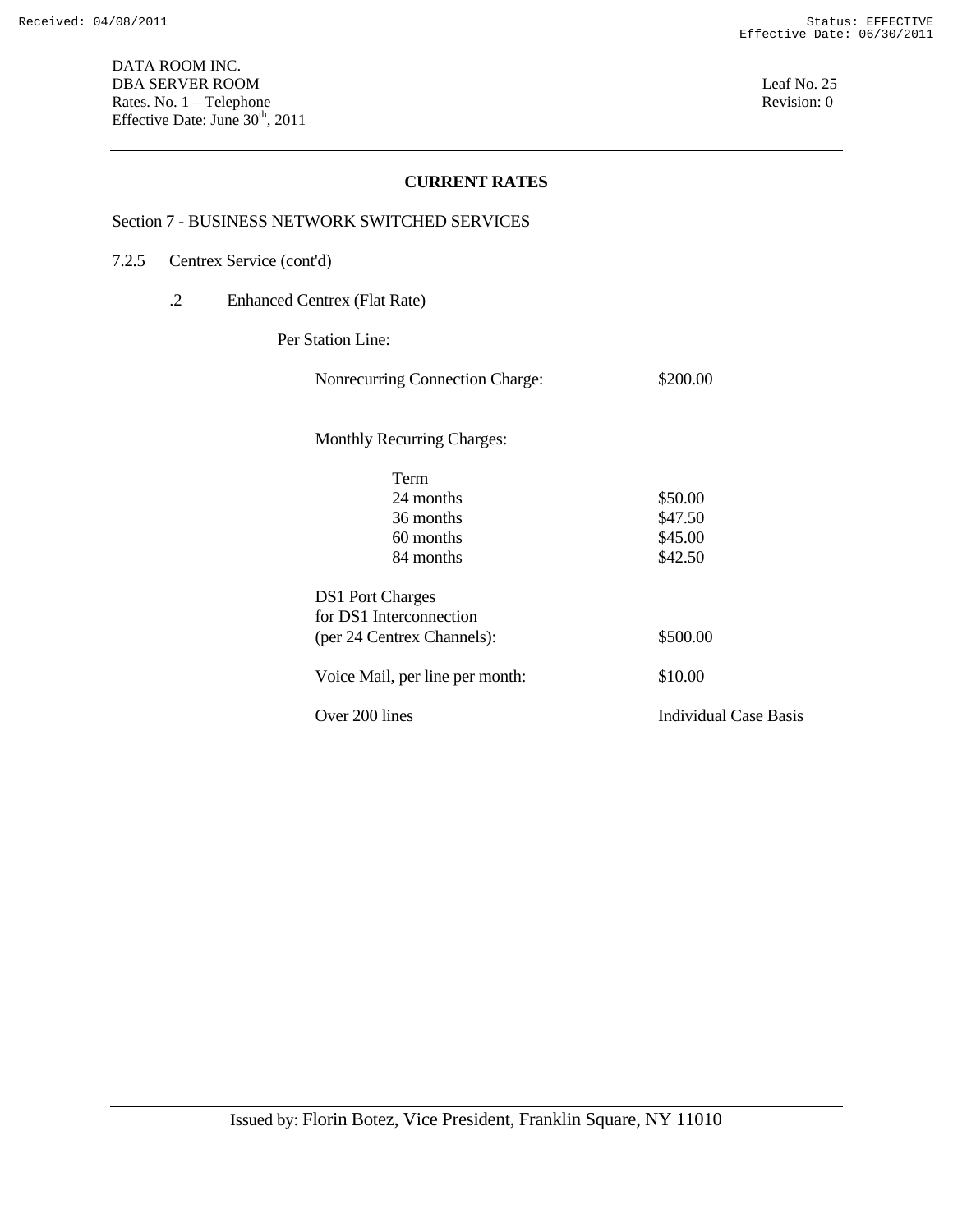DATA ROOM INC. DBA SERVER ROOM Leaf No. 26 Rates. No. 1 – Telephone Revision: 0 Effective Date: June  $30<sup>th</sup>$ , 2011

## **CURRENT RATES**

#### Section 7 - BUSINESS NETWORK SWITCHED SERVICES

#### 7.2.5 Centrex Service (cont'd)

.3 Premium Centrex (Flat Rate)

Per Station Line:

| Nonrecurring Connection Charge:  | \$500.00                     |
|----------------------------------|------------------------------|
| Monthly Recurring Charges:       |                              |
| Term                             |                              |
| 24 months                        | \$300.00                     |
| 36 months                        | \$285.00                     |
| 60 months                        | \$270.00                     |
| 84 months                        | \$255.00                     |
| <b>DS1</b> Port Charges          |                              |
| for DS1 Interconnection          |                              |
| (per 24 Centrex Channels):       | \$500.00                     |
| Voice Mail, per line per month:  | \$10.00                      |
| Over 200 lines                   | <b>Individual Case Basis</b> |
| $\cdot$<br>Direct Inward Dialing |                              |
| Each Group of 20 Numbers         | \$5.00                       |
| Each Group of 100 Numbers        | \$20.00                      |
| <b>Terminal Numbers:</b>         |                              |
| 1-10 lines in terminal group     | \$10.00                      |
| 11-20 lines in terminal group    | \$20.00                      |
| $21 +$ lines in terminal group   | \$35.00                      |